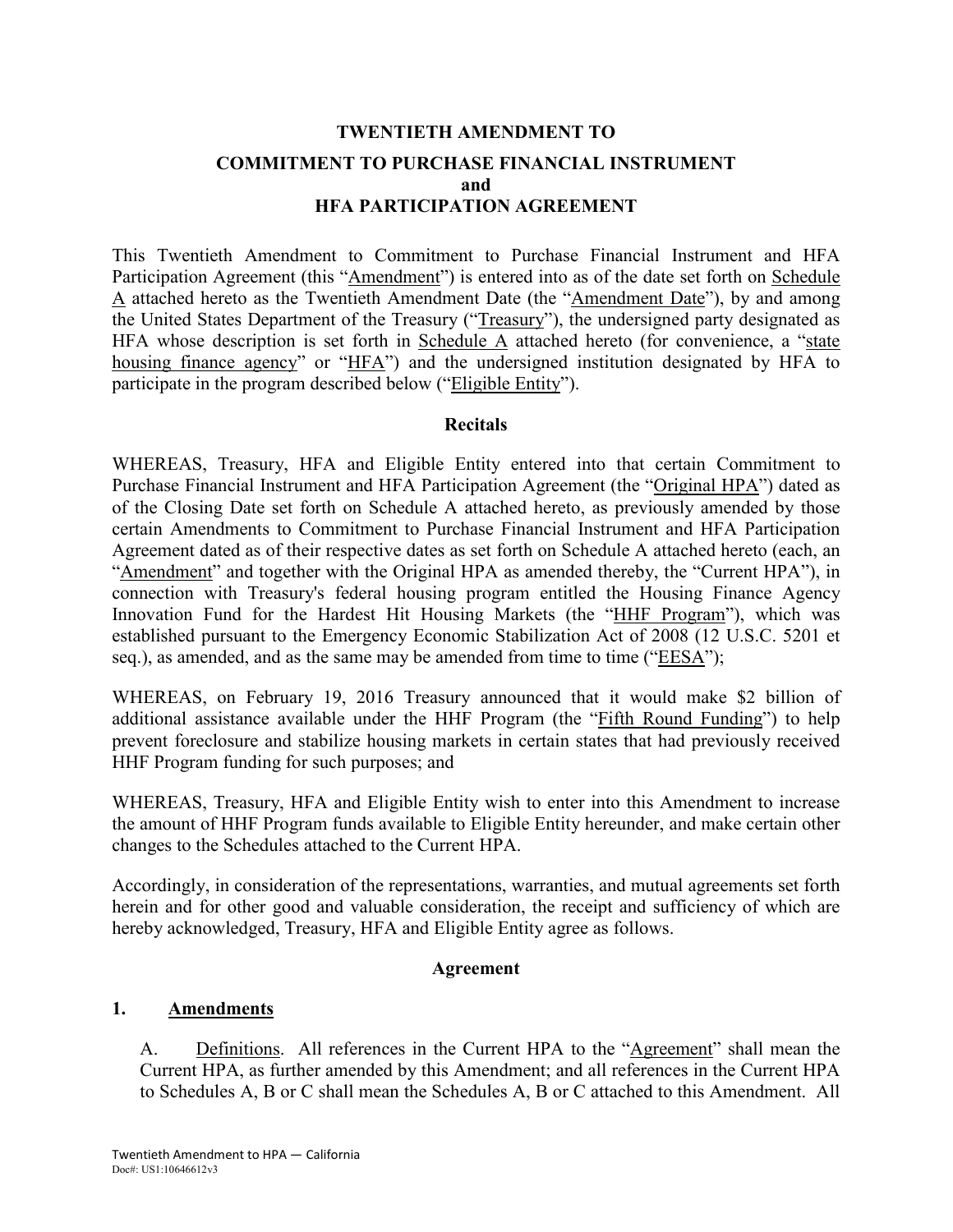references herein to the "HPA" shall mean the Current HPA, as further amended by this Amendment.

B. Schedule A. Schedule A attached to the Current HPA is hereby deleted in its entirety and replaced with Schedule A attached to this Amendment.

C. Schedule B. Schedule B attached to the Current HPA is hereby deleted in its entirety and replaced with Schedule B attached to this Amendment.

D. Schedule C. Schedule C attached to the Current HPA is hereby deleted in its entirety and replaced with Schedule C attached to this Amendment.

### **2. Representations, Warranties and Covenants**

A. HFA and Eligible Entity. HFA and Eligible Entity, each for itself, make the following representations, warranties and covenants to Treasury and the truth and accuracy of such representations and warranties and compliance with and performance of such covenants are continuing obligations of HFA and Eligible Entity, each as to itself. In the event that any of the representations or warranties made herein cease to be true and correct or HFA or Eligible Entity breaches any of its covenants made herein, HFA or Eligible Entity, as the case may be, agrees to notify Treasury immediately and the same shall constitute an Event of Default under the HPA.

(1) HFA and Eligible Entity each hereby certifies, represents and warrants as of the date hereof that each of the representations and warranties of HFA or Eligible Entity, as applicable, contained in the HPA are true, correct, accurate and complete in all material respects as of the date hereof. All covenants of HFA or Eligible Entity, as applicable, contained in the HPA shall remain in full force and effect and neither HFA, nor Eligible Entity is in breach of any such covenant.

(2) Eligible Entity has the full corporate power and authority to enter into, execute, and deliver this Amendment and any other closing documentation delivered to Treasury in connection with this Amendment, and to perform its obligations hereunder and thereunder.

(3) HFA has the full legal power and authority to enter into, execute, and deliver this Amendment and any other closing documentation delivered to Treasury in connection with this Amendment, and to perform its obligations hereunder and thereunder.

### **3. Miscellaneous**

A. The recitals set forth at the beginning of this Amendment are true and accurate and are incorporated herein by this reference.

B. Capitalized terms used but not defined herein shall have the meanings ascribed to them in the HPA.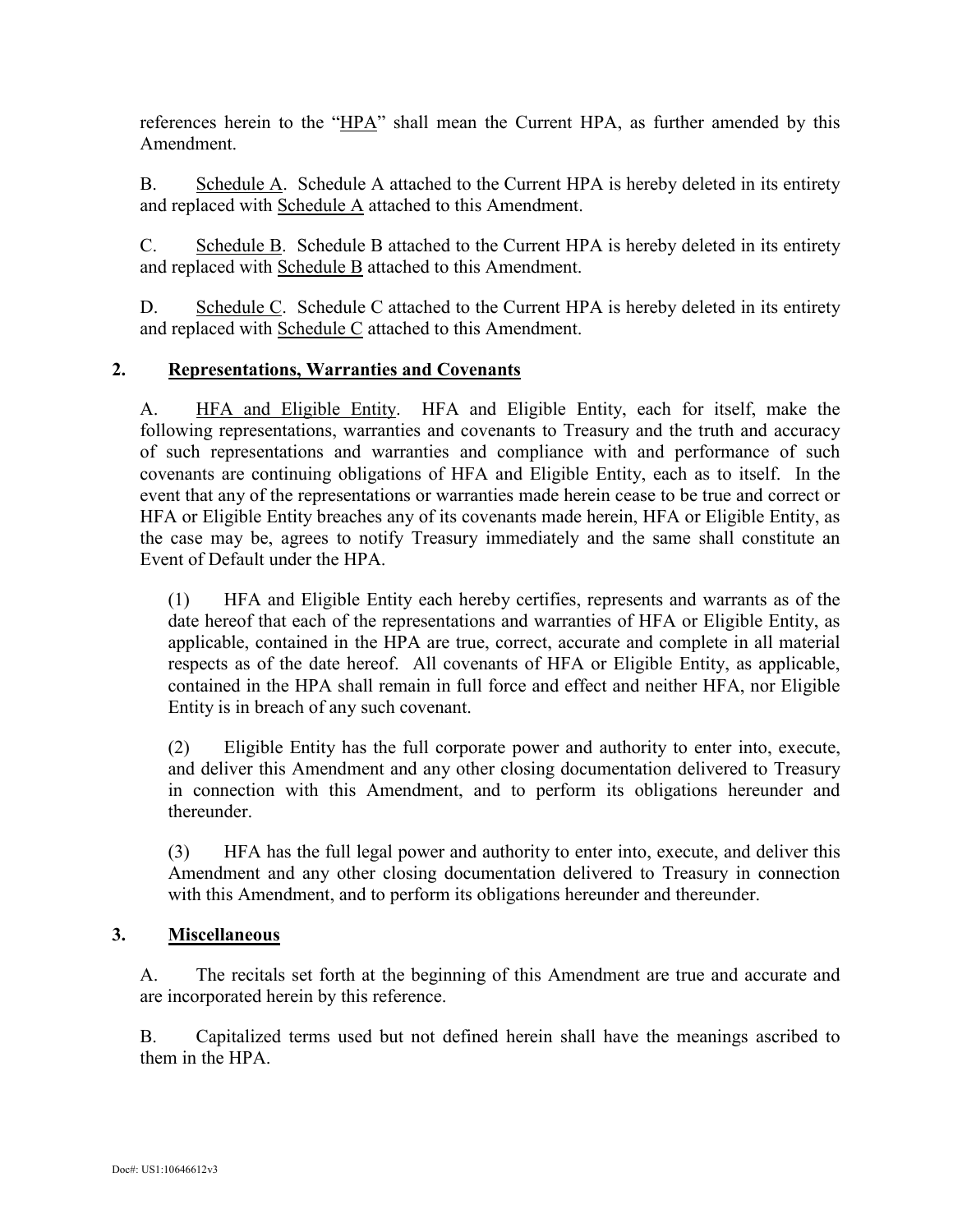C. Any provision of the HPA that is determined to be prohibited or unenforceable in any jurisdiction shall, as to such jurisdiction, be ineffective to the extent of such prohibition or unenforceability without invalidating the remaining provisions of the HPA, and no such prohibition or unenforceability in any jurisdiction shall invalidate such provision in any other jurisdiction.

D. This Amendment may be executed in two or more counterparts (and by different parties on separate counterparts), each of which shall be deemed an original, but all of which together shall constitute one and the same instrument. Facsimile or electronic copies of this Amendment shall be treated as originals for all purposes.

### [SIGNATURE PAGE FOLLOWS; REMAINDER OF PAGE INTENTIONALLY LEFT BLANK]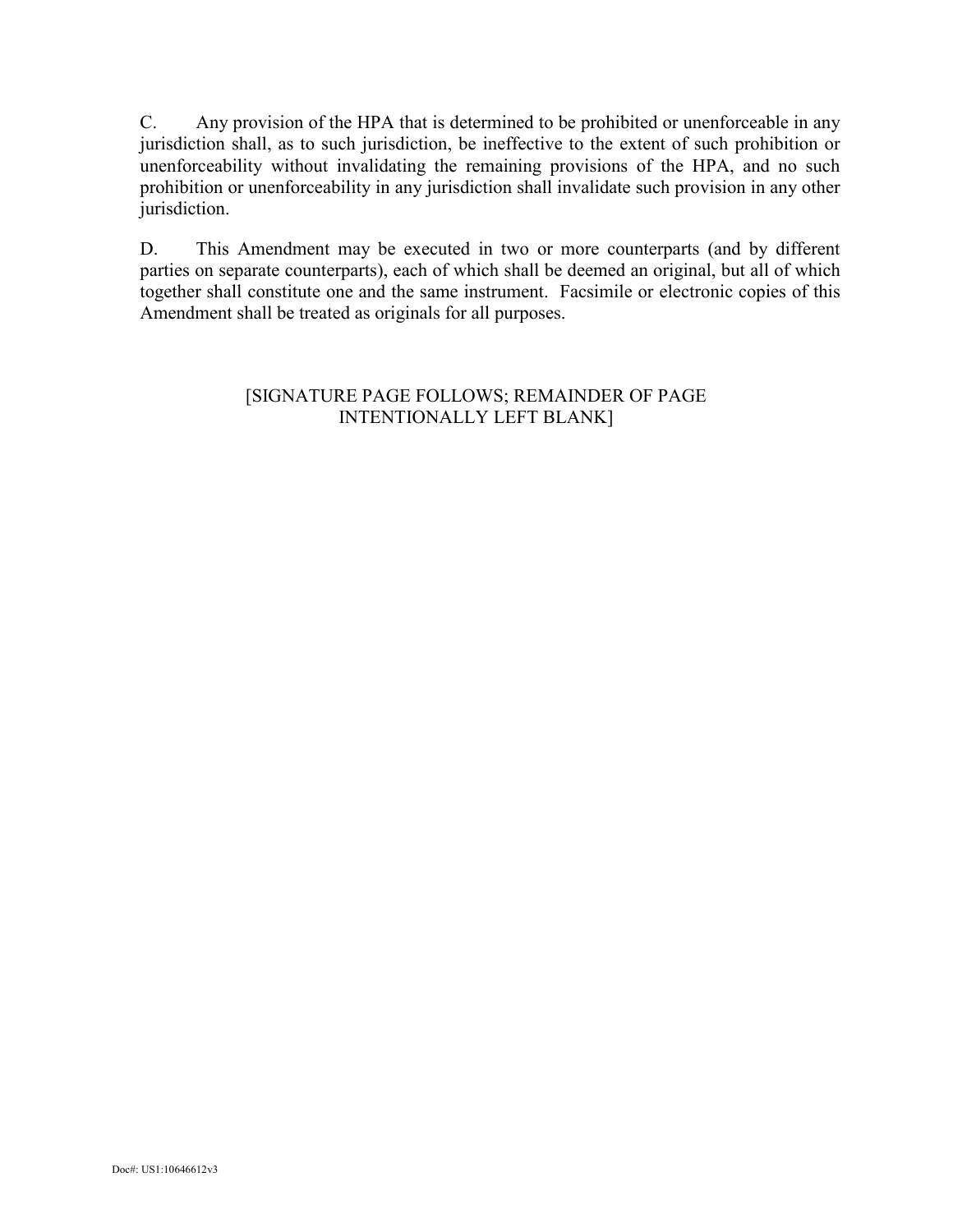**In Witness Whereof**, HFA, Eligible Entity and Treasury by their duly authorized officials hereby execute and deliver this Twentieth Amendment to Commitment to Purchase Financial Instrument and HFA Participation Agreement as of the Amendment Date.

#### **HFA**: **TREASURY**:

CALIFORNIA HOUSING FINANCE **AGENCY** 

UNITED STATES DEPARTMENT OF THE **TREASURY** 

By: /s/ Tia Boatman Patterson By: Name: Tia Boatman Patterson Name: Mark McArdle

Title: Executive Director Title: Deputy Assistant Secretary for Financial Stability

#### **ELIGIBLE ENTITY**:

CALHFA MORTGAGE ASSISTANCE **CORPORATION** 

By: /s/ Diane Richardson Name: Diane Richardson Title: President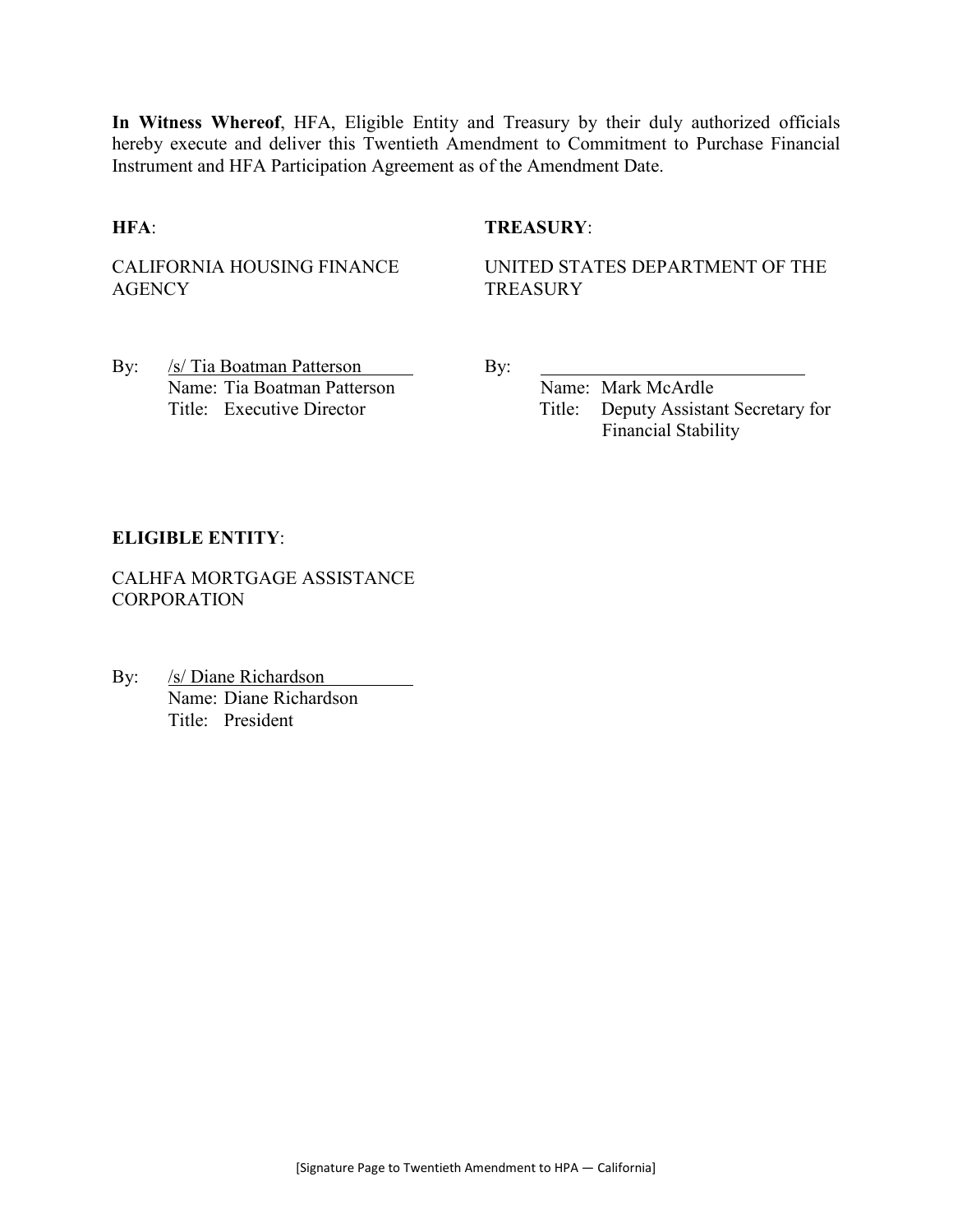## **EXHIBITS AND SCHEDULES**

Schedule A Basic Information<br>Schedule B Service Schedules

Schedule B Service Schedules<br>Schedule C Permitted Expense

Permitted Expenses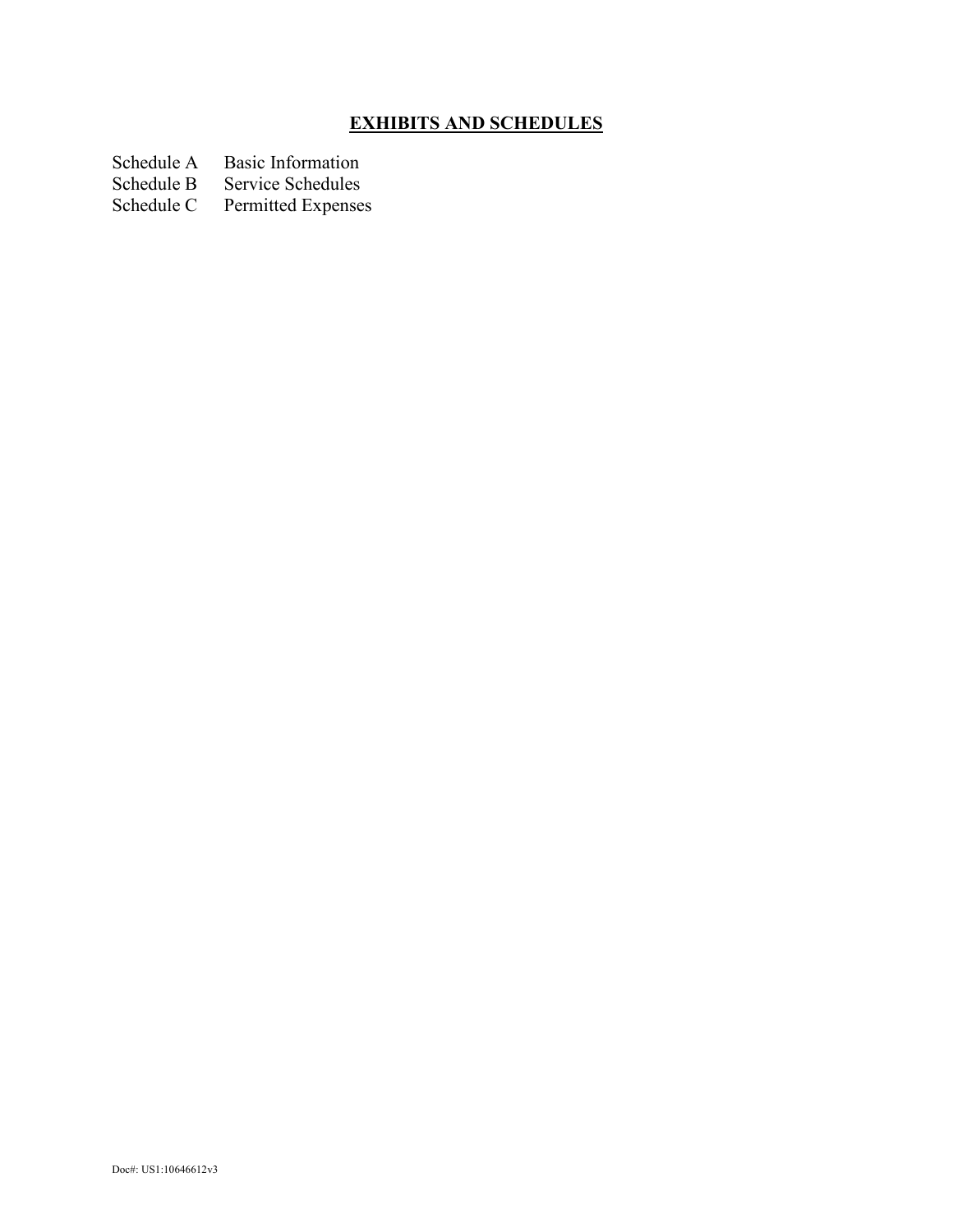## **SCHEDULE A**

#### **BASIC INFORMATION**

| <b>Eligible Entity Information:</b>                                          |                                                 |  |  |
|------------------------------------------------------------------------------|-------------------------------------------------|--|--|
| Name of the Eligible Entity:                                                 | Mortgage<br>CalHFA<br>Assistance<br>Corporation |  |  |
| Corporate or other organizational form:                                      | Nonprofit Public Benefit Corporation            |  |  |
| Jurisdiction of organization:                                                | California                                      |  |  |
| Notice Information:                                                          |                                                 |  |  |
| With a copy to:<br><b>HFA</b> Information:                                   |                                                 |  |  |
| Name of HFA:                                                                 | California Housing Finance Agency               |  |  |
| Organizational form:                                                         | Agency of the State of California               |  |  |
| Date of Application:                                                         | April 16, 2010                                  |  |  |
| Date of Action Plan:                                                         | September 1, 2010                               |  |  |
| Notice Information:                                                          |                                                 |  |  |
| With a copy to:                                                              |                                                 |  |  |
| Program Participation Cap:                                                   | $\mathbb{S}$<br>2,358,593,320.00                |  |  |
| Portion of Program Participation Cap<br>Representing Original HHF Funds:     | 699,600,000.00<br>\$                            |  |  |
| Portion of Program Participation Cap<br>Representing Unemployment HHF Funds: | 476,257,070.00<br>\$                            |  |  |
| Rounds 1-4 Funding Allocation:                                               | 1,975,334,096.00<br>\$                          |  |  |
| Round 5 Funding Allocation:                                                  | 383,259,224.00<br>\$                            |  |  |
| Permitted Expenses:                                                          | 241,818,609.59<br>\$                            |  |  |
| Closing Date:                                                                | June 23, 2010                                   |  |  |
| <b>First Amendment Date:</b>                                                 | September 23, 2010                              |  |  |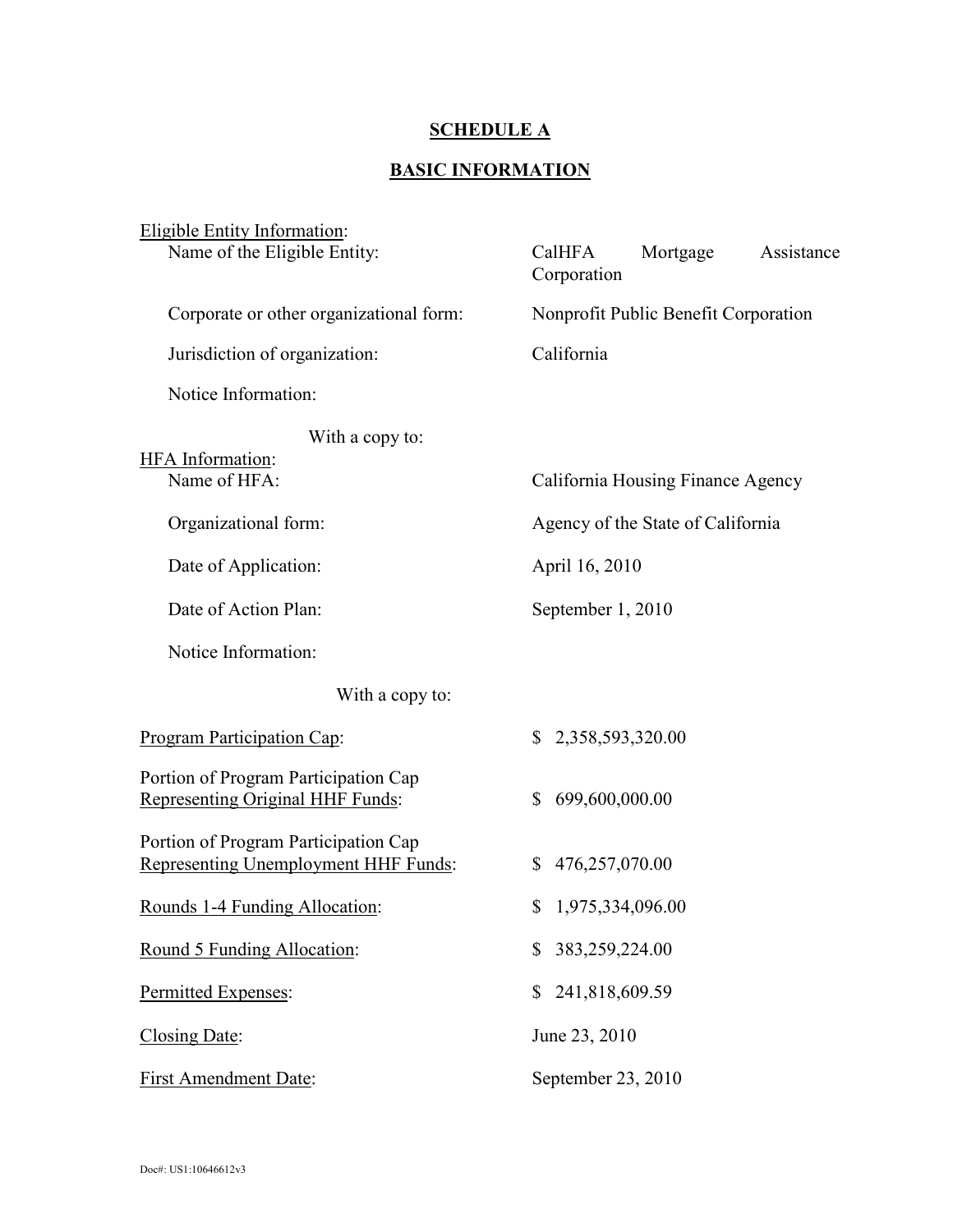| <b>Second Amendment Date:</b>                          | September 29, 2010                                                                                                                                                     |
|--------------------------------------------------------|------------------------------------------------------------------------------------------------------------------------------------------------------------------------|
| Third Amendment Date:                                  | December 16, 2010                                                                                                                                                      |
| Fourth Amendment Date:                                 | March 31, 2011                                                                                                                                                         |
| <b>Fifth Amendment Date:</b>                           | August 3, 2011                                                                                                                                                         |
| <b>Sixth Amendment Date:</b>                           | October 28, 2011                                                                                                                                                       |
| <b>Seventh Amendment Date:</b>                         | May 3, 2012                                                                                                                                                            |
| <b>Eighth Amendment Date:</b>                          | July 17, 2012                                                                                                                                                          |
| <b>Ninth Amendment Date:</b>                           | December 14, 2012                                                                                                                                                      |
| <b>Tenth Amendment Date:</b>                           | June 6, 2013                                                                                                                                                           |
| <b>Eleventh Amendment Date:</b>                        | September 20, 2013                                                                                                                                                     |
| <b>Twelfth Amendment Date:</b>                         | February 27, 2014                                                                                                                                                      |
| Thirteenth Amendment Date:                             | April 11, 2014                                                                                                                                                         |
| Fourteenth Amendment Date:                             | September 3, 2014                                                                                                                                                      |
| <b>Fifteenth Amendment Date:</b>                       | November 13, 2014                                                                                                                                                      |
| <b>Sixteenth Amendment Date:</b>                       | March 6, 2015                                                                                                                                                          |
| <b>Seventeenth Amendment Date:</b>                     | September 29, 2015                                                                                                                                                     |
| <b>Eighteenth Amendment Date:</b>                      | December 18, 2015                                                                                                                                                      |
| Nineteenth Amendment Date:                             | April 1, 2016                                                                                                                                                          |
| <b>Twentieth Amendment Date:</b>                       | June 1, 2016                                                                                                                                                           |
| <b>Eligible Entity Depository Account Information:</b> | See account information set forth in the<br>Depository Account Control Agreement<br>between Treasury and Eligible Entity<br><b>HHF</b><br>regarding<br>the<br>Program. |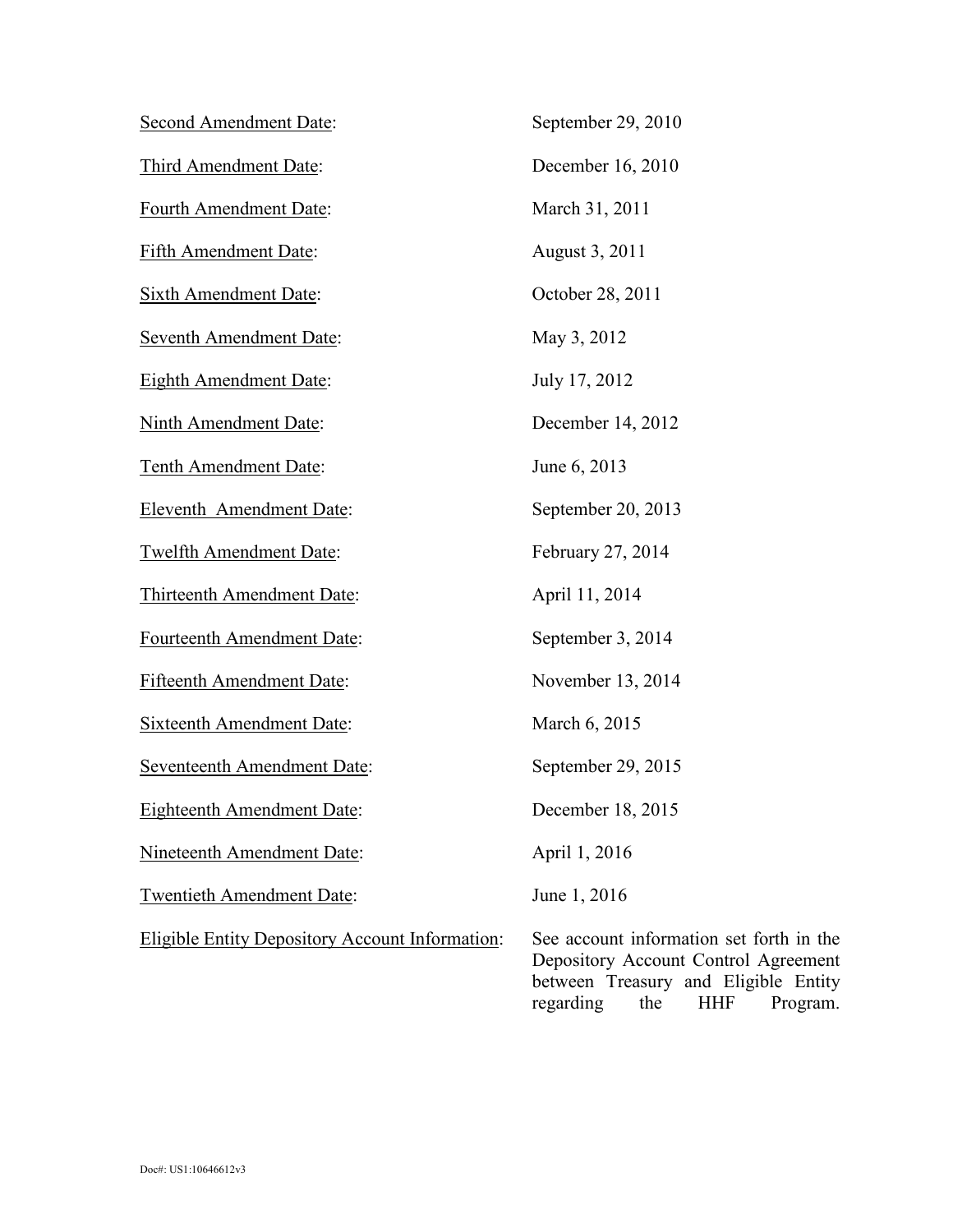#### **SERVICE SCHEDULES**

The Service Schedules attached as Schedule B to the Current HPA are hereby deleted in their entirety and replaced with the attached Service Schedules (numbered sequentially as Service Schedule B-1, Service Schedule B-2, et. seq.), which collectively comprise Schedule B to the HPA.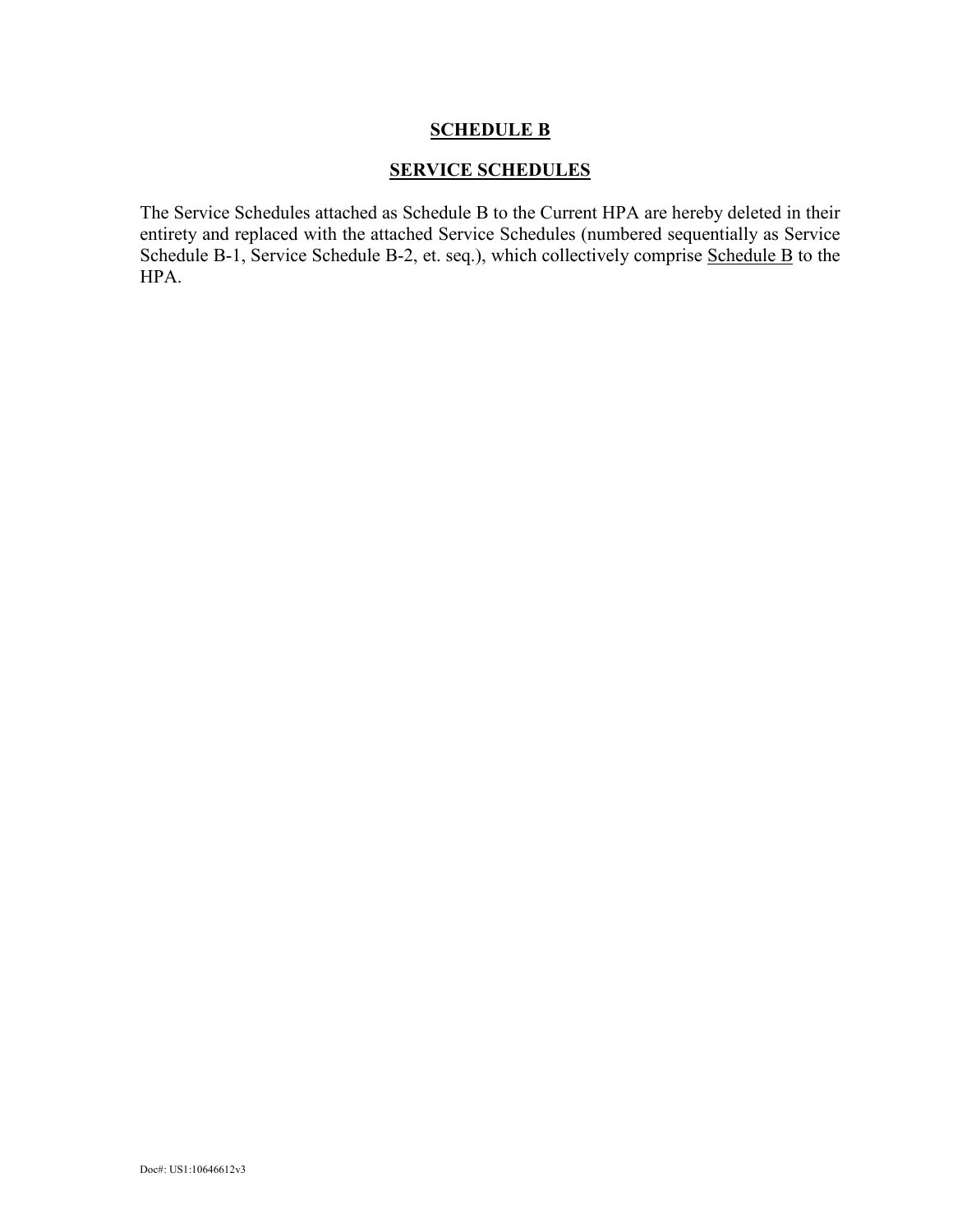## **California Housing Finance Agency Mortgage Assistance Corporation ("CalHFA MAC")**

#### **UNEMPLOYMENT MORTGAGE ASSISTANCE PROGRAM**

|    | 1. Program Overview                 | The Unemployment Mortgage Assistance Program ("UMA") is one of<br>CalHFA MAC's federally-funded programs developed to provide temporary<br>financial assistance to eligible California homeowners who wish to remain<br>in their homes, but have suffered a loss of income due to unemployment<br>or underemployment.<br>CalHFA MAC is partnering with financial institutions to directly provide<br>program funds to subsidize an eligible homeowner's mortgage payments.<br>UMA provides mortgage payment assistance equal to the lesser of \$3,000<br>per month or 100% of the PITI (principal, interest, tax, insurance, as<br>applicable) and any escrowed homeowner's association dues or<br>assessments, for up to eighteen (18) months, with the purpose of<br>preventing avoidable foreclosures until such time that the homeowner<br>retains employment sufficient to meet the demands of satisfying their<br>regular mortgage payment. |
|----|-------------------------------------|---------------------------------------------------------------------------------------------------------------------------------------------------------------------------------------------------------------------------------------------------------------------------------------------------------------------------------------------------------------------------------------------------------------------------------------------------------------------------------------------------------------------------------------------------------------------------------------------------------------------------------------------------------------------------------------------------------------------------------------------------------------------------------------------------------------------------------------------------------------------------------------------------------------------------------------------------|
| 2. | <b>Program Goals</b>                | UMA's goal is to help homeowners remain in their homes and prevent<br>avoidable foreclosures despite loss of income due to unemployment or<br>underemployment.<br>The UMA will minimize past due payments, and provide a homeowner<br>with additional time to find alternate employment and replace income<br>needed to make their mortgage payment.<br>UMA was designed to assist homeowners who are currently receiving<br>California Employment Development Department unemployment benefits,<br>and includes homeowners whose unemployment benefits lapsed or<br>expired within 30 days of the request for UMA assistance.<br>UMA was designed to complement other loss mitigation programs,<br>including increasing a homeowner's eligibility for an extended written<br>forbearance plan and/or loan modification.                                                                                                                          |
| З. | Target Population /<br><b>Areas</b> | UMA is designed to target low-to-moderate income homeowners and<br>address the needs of a homeowner's specific situation in lieu of targeting<br>certain regions or counties.                                                                                                                                                                                                                                                                                                                                                                                                                                                                                                                                                                                                                                                                                                                                                                     |
| 4. | <b>Program Allocation</b>           | \$1,001,965,000.00                                                                                                                                                                                                                                                                                                                                                                                                                                                                                                                                                                                                                                                                                                                                                                                                                                                                                                                                |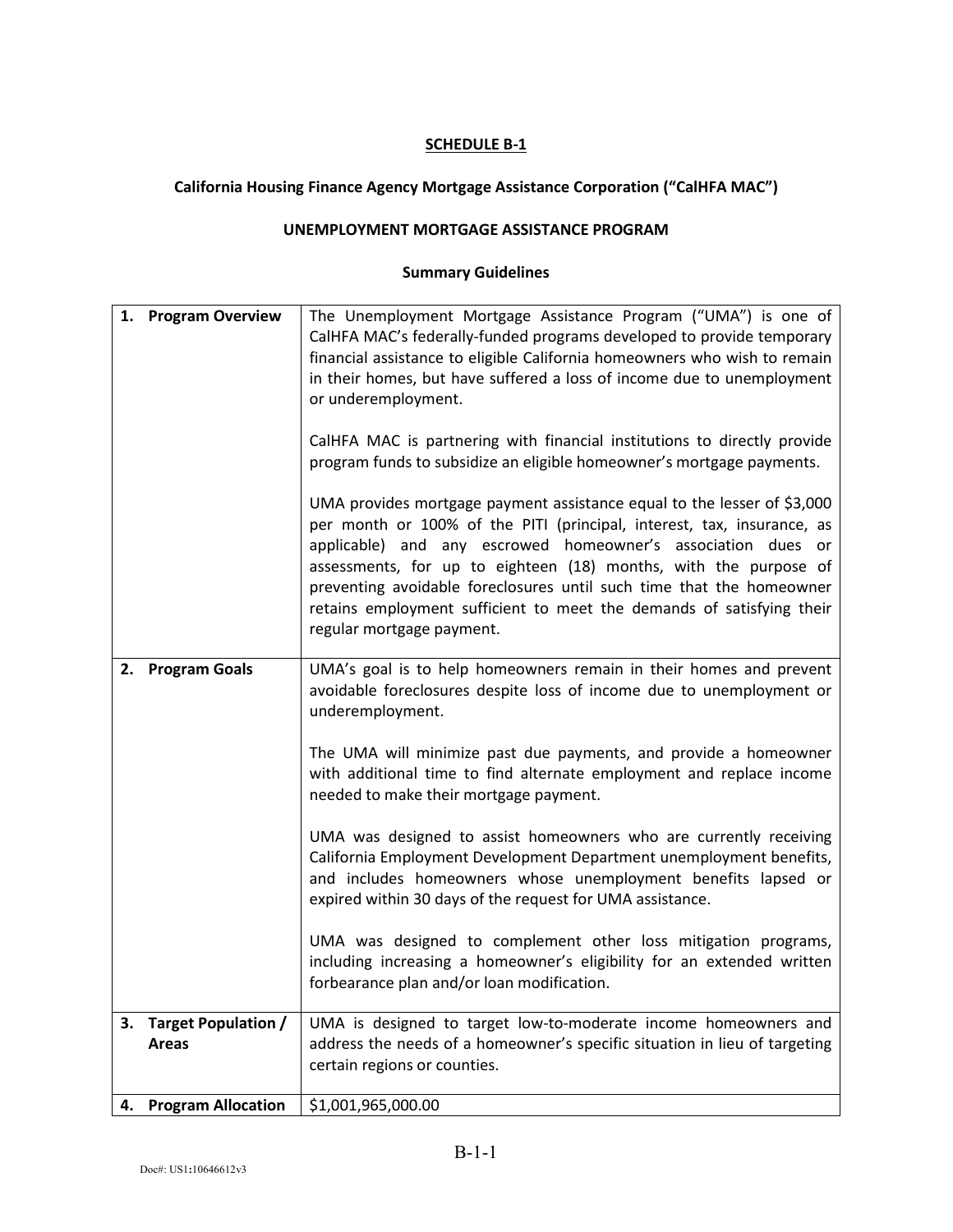|    | (Excluding<br>Administrative                      |                                                                                                                                                                                                                                                                                                                                                                                                                                                                                                                                                                                                                                                                                                                                                                                                                                                                                                                                                                                                                                                                                                                                                                                                                                                                                                                                                                                                                                                                                                                                                                                                                                                                                                                                                                                                    |
|----|---------------------------------------------------|----------------------------------------------------------------------------------------------------------------------------------------------------------------------------------------------------------------------------------------------------------------------------------------------------------------------------------------------------------------------------------------------------------------------------------------------------------------------------------------------------------------------------------------------------------------------------------------------------------------------------------------------------------------------------------------------------------------------------------------------------------------------------------------------------------------------------------------------------------------------------------------------------------------------------------------------------------------------------------------------------------------------------------------------------------------------------------------------------------------------------------------------------------------------------------------------------------------------------------------------------------------------------------------------------------------------------------------------------------------------------------------------------------------------------------------------------------------------------------------------------------------------------------------------------------------------------------------------------------------------------------------------------------------------------------------------------------------------------------------------------------------------------------------------------|
|    | Expenses)                                         |                                                                                                                                                                                                                                                                                                                                                                                                                                                                                                                                                                                                                                                                                                                                                                                                                                                                                                                                                                                                                                                                                                                                                                                                                                                                                                                                                                                                                                                                                                                                                                                                                                                                                                                                                                                                    |
| 5. | <b>Borrower Eligibility</b><br><b>Criteria</b>    | Homeowner qualifies as low-to-moderate income based on per-<br>$\bullet$<br>household income thresholds set forth in the county in which the<br>homeowner resides. Income thresholds are as posted on the Keep<br>Your Home California website.<br>Homeowner must complete and sign a Hardship Affidavit / 3rd Party<br>$\bullet$<br>Authorization to document the reason for the hardship.<br>Homeowners who have recently encountered a financial hardship due<br>$\bullet$<br>to underemployment or unemployment, including those whose<br>unemployment hardship is related to their military service.<br>Homeowner's total monthly first-lien mortgage payment PITI<br>$\bullet$<br>(principal, interest, taxes, and insurance, as applicable) and escrowed<br>homeowner's association dues or assessments must exceed 31<br>percent of the homeowner's gross monthly household income,<br>excluding temporary income (e.g., unemployment or short-term<br>disability benefits).<br>Homeowner must agree to provide all necessary documentation to<br>٠<br>satisfy program guidelines within the timeframes established by<br>CalHFA MAC.<br>Homeowner must be currently receiving California Employment<br>٠<br>Development Department unemployment benefits, and includes<br>homeowners whose unemployment benefits lapsed or expired within<br>30 days of the request for UMA assistance.<br>General program eligibility is determined by CalHFA MAC based on<br>٠<br>information received from the homeowner. Program-specific<br>eligibility is determined by CalHFA MAC on a first-come, first-approved<br>basis until program funds and funding reserves have been exhausted.<br>Loan servicer will implement the HHF program based on participation<br>agreement terms and conditions. |
|    | 6. Property / Loan<br><b>Eligibility Criteria</b> | Current, unpaid principal balance ("UPB") (includes the interest-<br>bearing unpaid principal balance and any existing non-interest bearing<br>forbearance balance) of the first-lien mortgage loan is not greater than<br>\$729,750.<br>The property securing the mortgage loan must not be abandoned,<br>٠<br>vacant or condemned.<br>The applicant must own and occupy the single family, 1-4 unit home<br>$\bullet$<br>(an attached or detached house or a condominium unit) located in<br>California and it must be their primary residence. Mobile homes are<br>eligible if they are permanently affixed to the real property that is<br>secured by the first lien.                                                                                                                                                                                                                                                                                                                                                                                                                                                                                                                                                                                                                                                                                                                                                                                                                                                                                                                                                                                                                                                                                                                          |
| 7. | <b>Program Exclusions</b>                         | A Notice of Default ("NOD") has been recorded on the subject<br>$\bullet$<br>property's first mortgage loan more than 60 days prior to the date of<br>request for UMA assistance.                                                                                                                                                                                                                                                                                                                                                                                                                                                                                                                                                                                                                                                                                                                                                                                                                                                                                                                                                                                                                                                                                                                                                                                                                                                                                                                                                                                                                                                                                                                                                                                                                  |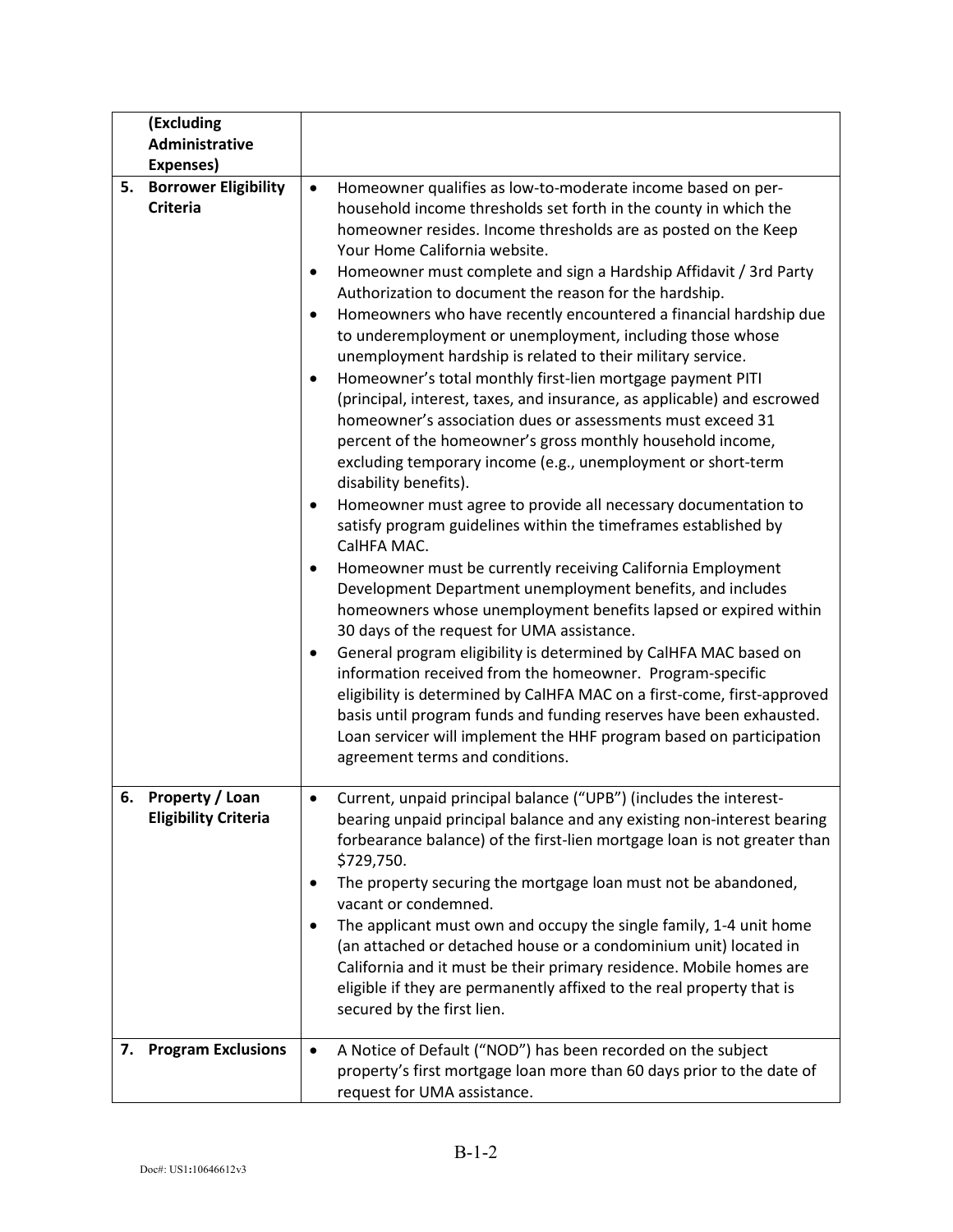|                                                               | Homeowner has a subordinate lien that is in foreclosure as evidenced<br>$\bullet$<br>by a recorded NOD or Notice of Trustee's Sale ("NOS").<br>Homeowner is in "active" bankruptcy. Homeowners who have<br>$\bullet$<br>previously filed bankruptcy are eligible for consideration only with<br>proof of court order "Dismissal" or "Discharge".<br>Homeowner's "hardship" is a result of voluntary resignation of<br>$\bullet$<br>employment.<br>Homeowner in an active HAMP trial modification is not eligible for<br>$\bullet$<br>UMA consideration unless the trial is cancelled.<br>Homeowner becomes fully employed at any time during the UMA<br>$\bullet$<br>benefit period.<br>Homeowner is actively being reviewed for a short sale, a deed in lieu<br>$\bullet$                                                                                                                                  |
|---------------------------------------------------------------|-------------------------------------------------------------------------------------------------------------------------------------------------------------------------------------------------------------------------------------------------------------------------------------------------------------------------------------------------------------------------------------------------------------------------------------------------------------------------------------------------------------------------------------------------------------------------------------------------------------------------------------------------------------------------------------------------------------------------------------------------------------------------------------------------------------------------------------------------------------------------------------------------------------|
|                                                               | and/or TAP benefits.<br>Property is subject to a first priority lien securing a Home Equity Line of<br>$\bullet$<br>Credit ("HELOC").                                                                                                                                                                                                                                                                                                                                                                                                                                                                                                                                                                                                                                                                                                                                                                       |
| 8. Structure of<br>Assistance                                 | CalHFA MAC will structure the assistance as a non-recourse, non-interest<br>bearing subordinate loan in favor of the Eligible Entity (CalHFA MAC)<br>secured by a junior lien recorded against the property in the amount of the<br>total reduced PITI (principal, interest, tax, insurance, as applicable) and any<br>escrowed homeowner's association dues or assessments, and equal to the<br>total amount of HHF unemployment assistance. At the conclusion of (5)<br>five years, the subordinate loan will be released. There is no pro-rated<br>forgiveness for this loan. Loan funds will only be repaid to Eligible Entity<br>(CalHFA MAC) in the event of a sale or a refinance that includes cash out<br>and there are equity proceeds available prior to forgiveness. Recovered<br>funds will be recycled in order to provide additional program assistance in<br>accordance with the Agreement. |
| <b>Per Household</b><br>9.<br>Assistance                      | Up to \$54,000 per household in total (average funding of \$17,200),<br>equaling the lesser of \$3,000 per month or 100% of PITI (principal,<br>interest, tax, insurance, as applicable) and any escrowed homeowner's<br>association dues or assessments (and in all cases, subject to the HHF<br>program maximum benefit cap of \$100,000 with respect to monies<br>previously received under other HHF programs, if any).                                                                                                                                                                                                                                                                                                                                                                                                                                                                                 |
| 10. Duration of<br>Assistance                                 | Homeowner participation in UMA is limited to eighteen (18) months<br>maximum.                                                                                                                                                                                                                                                                                                                                                                                                                                                                                                                                                                                                                                                                                                                                                                                                                               |
| 11. Estimated Number<br>of Participating<br><b>Households</b> | Approximately 58,300. This figure is based on loans with unpaid principal<br>balances ranging from \$200,000 to \$400,000 with an average funding of<br>\$17,200.                                                                                                                                                                                                                                                                                                                                                                                                                                                                                                                                                                                                                                                                                                                                           |
| 12. Program Inception<br>/Duration                            | The statewide launch of UMA was January 10, 2011 and it will continue<br>until December 31, 2020 or until funding is fully reserved, whichever<br>comes first.                                                                                                                                                                                                                                                                                                                                                                                                                                                                                                                                                                                                                                                                                                                                              |
| 13. Program                                                   | Other HFA program benefits may be available to the homeowner provided                                                                                                                                                                                                                                                                                                                                                                                                                                                                                                                                                                                                                                                                                                                                                                                                                                       |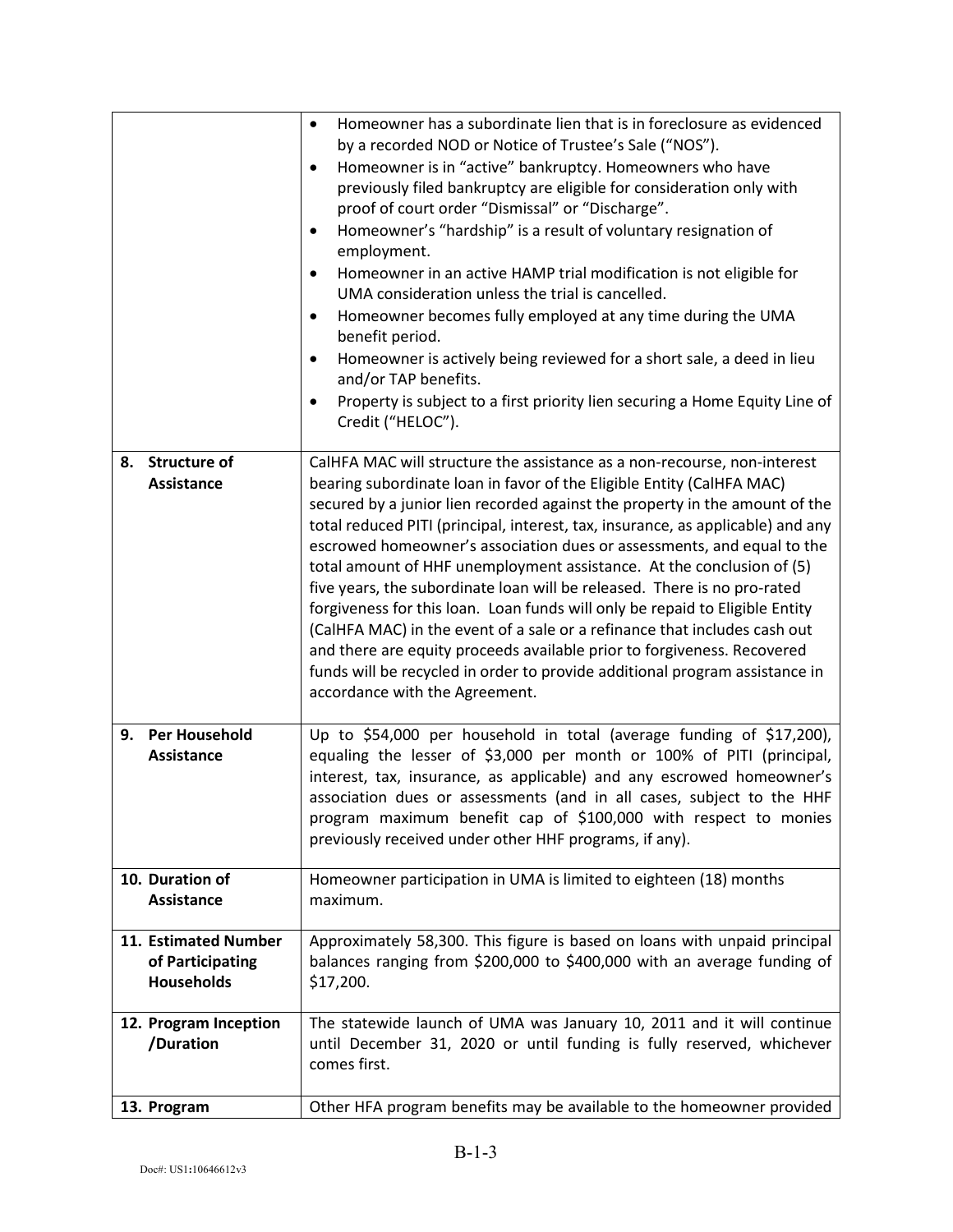| <b>Interactions with</b><br><b>Other</b><br><b>HFA/Programs</b>  | the HHF program maximum benefit cap of \$100,000 has not been<br>exceeded, and program funds are available. The homeowner is required to<br>apply separately for each HFA program.                                                                                                                                                                                                                             |
|------------------------------------------------------------------|----------------------------------------------------------------------------------------------------------------------------------------------------------------------------------------------------------------------------------------------------------------------------------------------------------------------------------------------------------------------------------------------------------------|
| 14. Program<br><b>Interactions with</b><br><b>HAMP</b>           | This benefit may precede or extend HAMP, including HAMP UP, for<br>temporary unemployment assistance which when combined may provide<br>assistance for more than one year. HAMP UP currently offers a minimum<br>of twelve months' forbearance for some homeowners.                                                                                                                                            |
| 15. Program Leverage<br>with Other Financial<br><b>Resources</b> | Upon completion of all UMA benefit assistance payments and based on<br>homeowner need, the servicer agrees to consider an extension of<br>unemployment forbearance plan (such as HAMP UP or other proprietary<br>program) or other foreclosure prevention program, as applicable and per<br>investor guidelines.<br>CalHFA MAC will request that the loan servicer waive fees (e.g., NSF and<br>late charges). |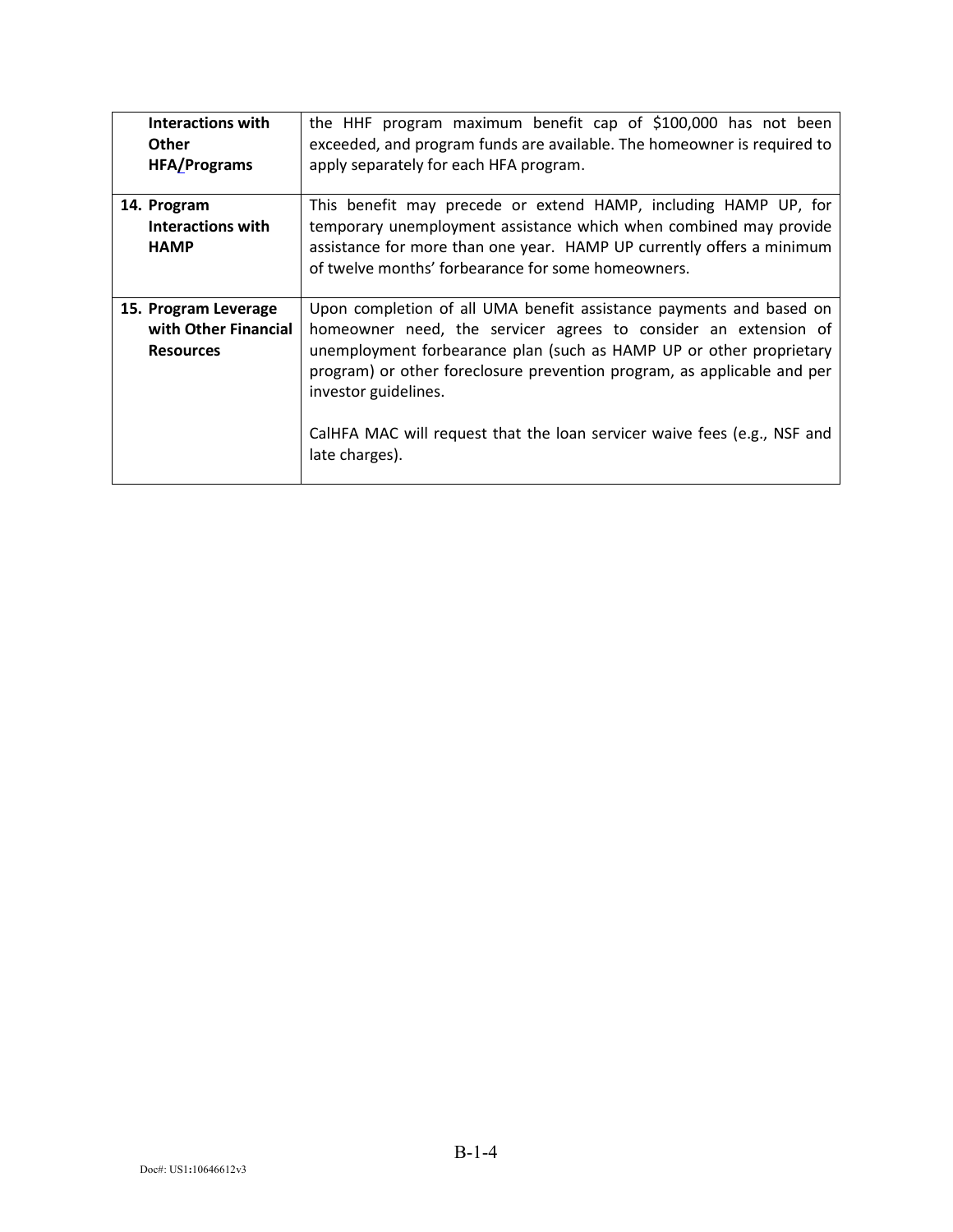## **California Housing Finance Agency Mortgage Assistance Corporation ("CalHFA MAC")**

#### **MORTGAGE REINSTATEMENT ASSISTANCE PROGRAM**

| 1. | <b>Program Overview</b>                                                          | The Mortgage Reinstatement Assistance Program ("MRAP") is one of<br>CalHFA MAC's federally-funded programs developed to provide<br>temporary financial assistance to eligible homeowners who wish to<br>remain in their homes, but are in imminent danger of losing their home to<br>foreclosure.<br>MRAP provides funds to assist income-qualified homeowners to help<br>them cure their delinquent first mortgage loan arrearages, which may<br>also include payments needed to reinstate their loans from foreclosure.                                                                                                                                                                                                                                                                                                               |
|----|----------------------------------------------------------------------------------|-----------------------------------------------------------------------------------------------------------------------------------------------------------------------------------------------------------------------------------------------------------------------------------------------------------------------------------------------------------------------------------------------------------------------------------------------------------------------------------------------------------------------------------------------------------------------------------------------------------------------------------------------------------------------------------------------------------------------------------------------------------------------------------------------------------------------------------------|
| 2. | <b>Program Goals</b>                                                             | The MRAP will prevent avoidable foreclosures by helping homeowners<br>reinstate their past due first mortgage loans.<br>MRAP will also mitigate the need for large reinstatement dollars to be<br>capitalized with remaining loan balance, and thus, broaden the<br>population of homeowners who qualify for modification.                                                                                                                                                                                                                                                                                                                                                                                                                                                                                                              |
| 3. | Target Population /<br><b>Areas</b>                                              | MRAP is designed to target low-to-moderate income homeowners and<br>address the needs of a homeowner's specific situation in lieu of targeting<br>certain regions or counties.                                                                                                                                                                                                                                                                                                                                                                                                                                                                                                                                                                                                                                                          |
| 4. | <b>Allocation</b><br>Program<br>(Excluding<br><b>Administrative</b><br>Expenses) | \$204,072,500.00                                                                                                                                                                                                                                                                                                                                                                                                                                                                                                                                                                                                                                                                                                                                                                                                                        |
| 5. | <b>Borrower</b><br>Eligibility<br><b>Criteria</b>                                | Homeowner qualifies as low-to-moderate income based on per-<br>$\bullet$<br>household income thresholds set forth in the county in which the<br>homeowner resides. Income thresholds are as posted on the Keep<br>Your Home California website.<br>Homeowner must complete and sign a Hardship Affidavit / 3rd Party<br>$\bullet$<br>Authorization to document the reason for the hardship.<br>Homeowners who have recently encountered a financial hardship<br>$\bullet$<br>due to their military service are eligible.<br>Homeowner has adequate income to sustain reinstated first-lien<br>$\bullet$<br>mortgage loan, per CalHFA MAC approved investor guidelines.<br>Homeowner must agree to provide all necessary documentation to<br>$\bullet$<br>satisfy program guidelines within the timeframes established by<br>CalHFA MAC. |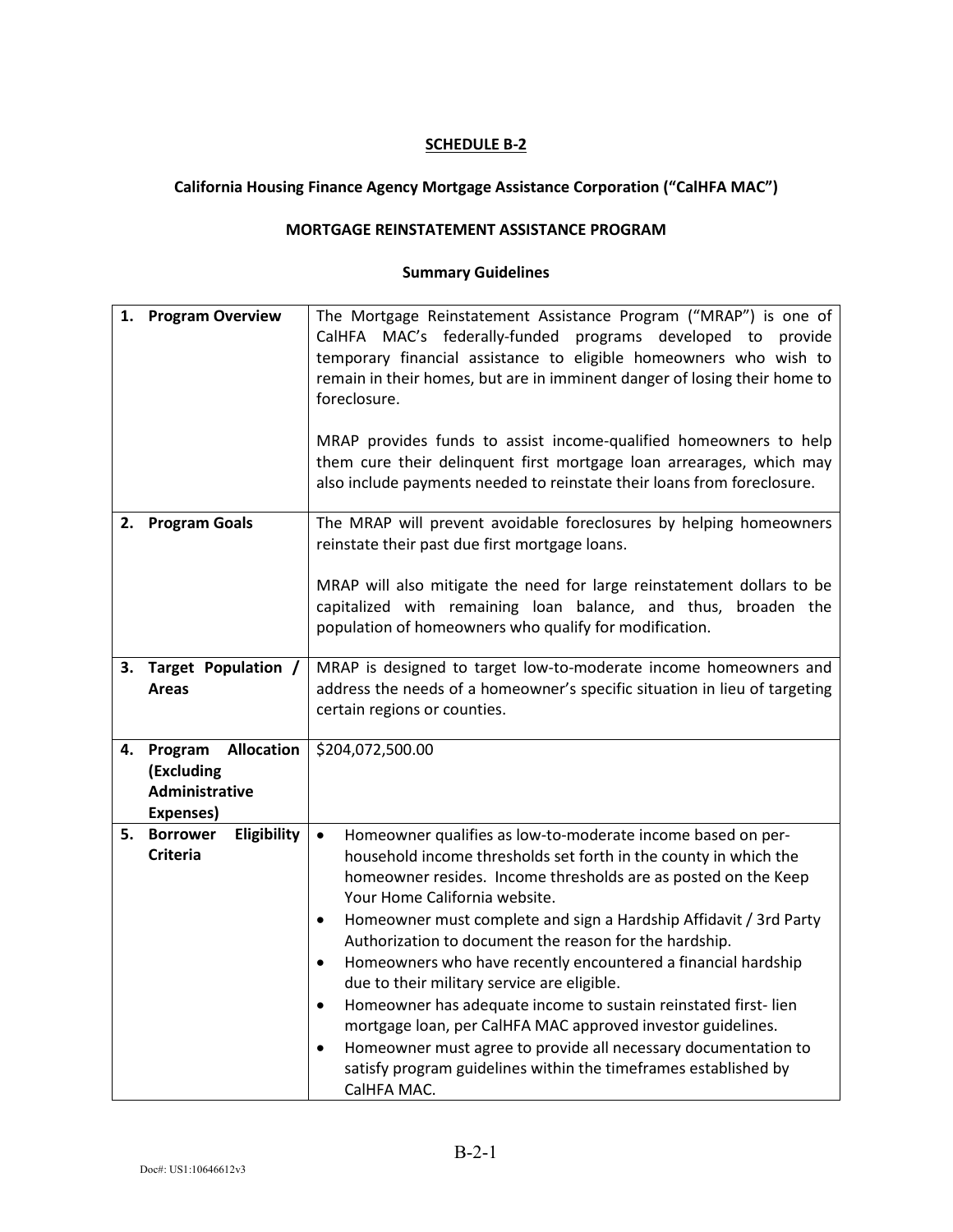|    |                                                       | $\bullet$<br>٠<br>$\bullet$<br>$\bullet$<br>$\bullet$<br>$\bullet$ | Mortgage loan is delinquent as substantiated by homeowner's<br>hardship documentation. The delinquency and the total amount<br>required to cure the delinquency is verified with the servicer.<br>The first lien mortgage delinquency amount must be less than the<br>MRAP benefit available to the homeowner.<br>Loans in foreclosure are eligible.<br>The homeowner's total monthly first-lien mortgage payment PITI<br>(principal, interest, taxes and insurance, as applicable), and any<br>escrowed homeowner's association dues or assessments, payment<br>must be a maximum of 38% of the gross household income excluding<br>temporary income (e.g., unemployment or short-term disability<br>benefits) to meet the definition of an affordable payment.<br>On a case by case basis, CalHFA MAC reserves the right to review and<br>approve investor program guidelines that utilize affordable mortgage<br>definitions greater than 38%.<br>General program eligibility is determined by CalHFA MAC based on<br>information received from the homeowner. Program-specific<br>eligibility is determined by CalHFA MAC on a first-come, first-<br>approved basis until program funds and funding reserves have been<br>exhausted. Loan servicer will implement the HHF program based on<br>participation agreement terms and conditions. |
|----|-------------------------------------------------------|--------------------------------------------------------------------|-------------------------------------------------------------------------------------------------------------------------------------------------------------------------------------------------------------------------------------------------------------------------------------------------------------------------------------------------------------------------------------------------------------------------------------------------------------------------------------------------------------------------------------------------------------------------------------------------------------------------------------------------------------------------------------------------------------------------------------------------------------------------------------------------------------------------------------------------------------------------------------------------------------------------------------------------------------------------------------------------------------------------------------------------------------------------------------------------------------------------------------------------------------------------------------------------------------------------------------------------------------------------------------------------------------------------------------------------|
| 6. | <b>Property / Loan</b><br><b>Eligibility Criteria</b> | $\bullet$                                                          | Current, unpaid principal balance ("UPB") (includes the interest-<br>bearing unpaid principal balance and any existing non-interest<br>bearing forbearance balance) of the first-lien mortgage loan is not<br>greater than \$729,750.                                                                                                                                                                                                                                                                                                                                                                                                                                                                                                                                                                                                                                                                                                                                                                                                                                                                                                                                                                                                                                                                                                           |
|    |                                                       | $\bullet$                                                          | The property securing the mortgage loan must not be abandoned,<br>vacant or condemned.                                                                                                                                                                                                                                                                                                                                                                                                                                                                                                                                                                                                                                                                                                                                                                                                                                                                                                                                                                                                                                                                                                                                                                                                                                                          |
|    |                                                       | $\bullet$                                                          | The applicant must own and occupy the single family, 1-4 unit home<br>(an attached or detached house or a condominium unit) located in<br>California and it must be their primary residence. Mobile homes are<br>eligible if they are permanently affixed to the real property that is<br>secured by the first lien.                                                                                                                                                                                                                                                                                                                                                                                                                                                                                                                                                                                                                                                                                                                                                                                                                                                                                                                                                                                                                            |
|    | 7. Program Exclusions                                 | $\bullet$<br>$\bullet$<br>$\bullet$                                | Homeowner has a subordinate lien that is in foreclosure as evidenced<br>by a recorded NOD or Notice of Trustee's Sale ("NOS").<br>Homeowner is in "active" bankruptcy. Homeowners who have<br>previously filed bankruptcy are eligible for consideration only with<br>proof of court order "Dismissal" or "Discharge".<br>MRAP benefit assistance request for reinstatement with a first-lien<br>total monthly first lien mortgage payment PITI (principal, interest,<br>taxes and insurance, as applicable) and any escrowed homeowner's<br>association dues or assessments, payment of greater than 38% of the<br>homeowner's gross monthly household income, excluding temporary<br>income (e.g., unemployment or short-term disability benefits) will be<br>considered unaffordable and is excluded from MRAP reinstatement<br>benefit assistance. Such homeowners with unaffordable payments                                                                                                                                                                                                                                                                                                                                                                                                                                               |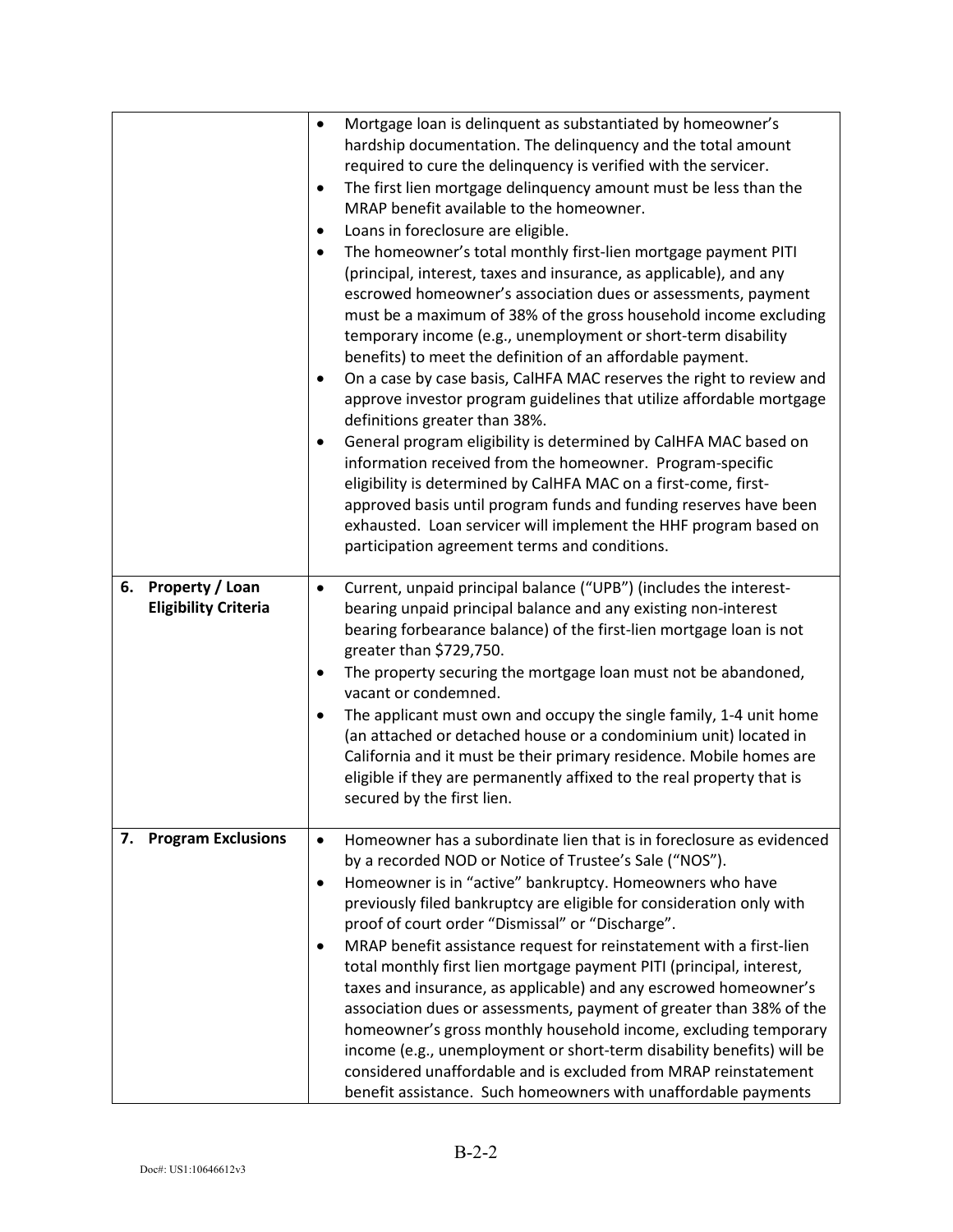|                                                               | may be considered for Principal Reduction Program ("PRP")<br>assistance.<br>The total past due arrearage of the first mortgage loan exceeds the<br>٠<br>maximum available MRAP benefit amount.<br>Loan is less than two (2) payments past due as of the date of request<br>$\bullet$<br>for assistance.<br>Property is subject to a first priority lien securing a Home Equity Line<br>٠<br>of Credit ("HELOC").                                                                                                                                                                                                                                                                                                  |
|---------------------------------------------------------------|-------------------------------------------------------------------------------------------------------------------------------------------------------------------------------------------------------------------------------------------------------------------------------------------------------------------------------------------------------------------------------------------------------------------------------------------------------------------------------------------------------------------------------------------------------------------------------------------------------------------------------------------------------------------------------------------------------------------|
| 8. Structure of<br><b>Assistance</b>                          | CalHFA MAC will structure the assistance as a non-recourse, non-interest<br>bearing subordinate loan in favor of the Eligible Entity (CalHFA MAC)<br>secured by a junior lien recorded against the property in the amount of<br>the HHF assistance. At the conclusion of (5) five years, the subordinate<br>loan will be released. There is no pro-rated forgiveness for this loan.<br>Loan funds will only be repaid to Eligible Entity (CalHFA MAC) in the event<br>of a sale or a refinance that includes cash out and there are equity<br>proceeds available prior to forgiveness. Recovered funds will be recycled<br>in order to provide additional program assistance in accordance with the<br>Agreement. |
| <b>Per Household</b><br>9.<br><b>Assistance</b>               | Up to \$54,000 per household in total (average funding of \$14,800) for PITI<br>(principal, interest, tax, insurance, as applicable) and any escrowed<br>homeowner's association dues or assessments, arrearages (and in all<br>cases, subject to the HHF program maximum benefit cap of \$100,000<br>with respect to monies previously received under other HHF programs, if<br>any).                                                                                                                                                                                                                                                                                                                            |
| 10. Duration of<br><b>Assistance</b>                          | Available on a one-time only basis, per household.                                                                                                                                                                                                                                                                                                                                                                                                                                                                                                                                                                                                                                                                |
| 11. Estimated Number<br>of Participating<br><b>Households</b> | Approximately 13,800. This figure is based on loans with unpaid principal<br>balances ranging from \$200,000 to \$400,000 with an average funding of<br>\$14,800.                                                                                                                                                                                                                                                                                                                                                                                                                                                                                                                                                 |
| 12. Program Inception /<br><b>Duration</b>                    | The statewide launch of MRAP was February 7, 2011 and it will continue<br>until December 31, 2020 or until funding is fully reserved, whichever<br>comes first.                                                                                                                                                                                                                                                                                                                                                                                                                                                                                                                                                   |
| 13. Program Interactions<br>with Other HFA<br><b>Programs</b> | Other HFA program benefits may be available to the homeowner<br>provided the HHF program maximum benefit cap of \$100,000 has not<br>been exceeded, and program funds are available. The homeowner is<br>required to apply separately for each HFA program.                                                                                                                                                                                                                                                                                                                                                                                                                                                       |
| 14. Program Interactions<br>with HAMP                         | MRAP will serve as a gateway to HAMP which may include principal<br>reduction of homeowner's mortgage.                                                                                                                                                                                                                                                                                                                                                                                                                                                                                                                                                                                                            |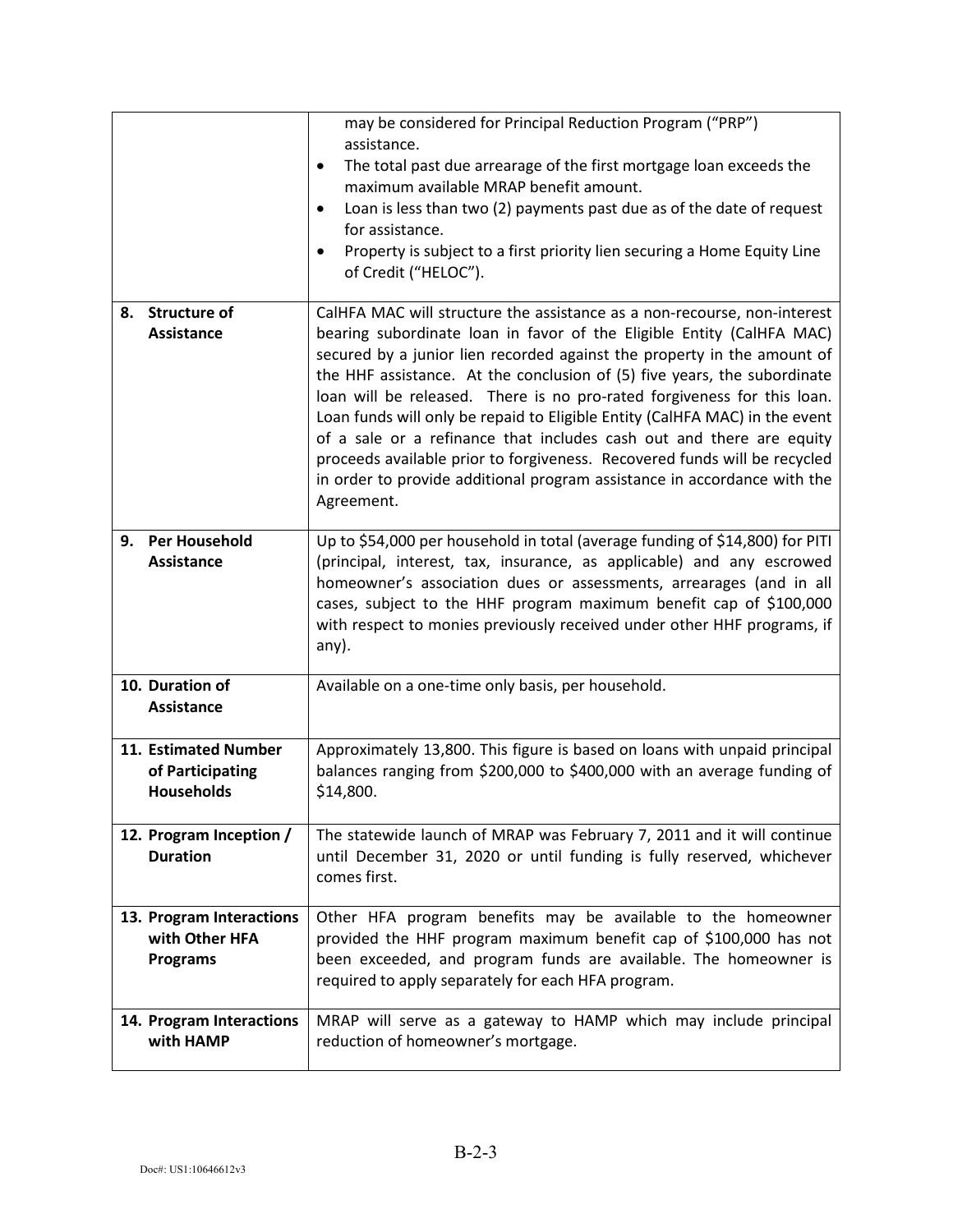| 15. Program Leverage | CalHFA MAC will require that the servicer waive all accrued and unpaid |
|----------------------|------------------------------------------------------------------------|
| with Other Financial | late charges and NSF fees for all payments funded with MRAP benefits.  |
| <b>Resources</b>     |                                                                        |
|                      |                                                                        |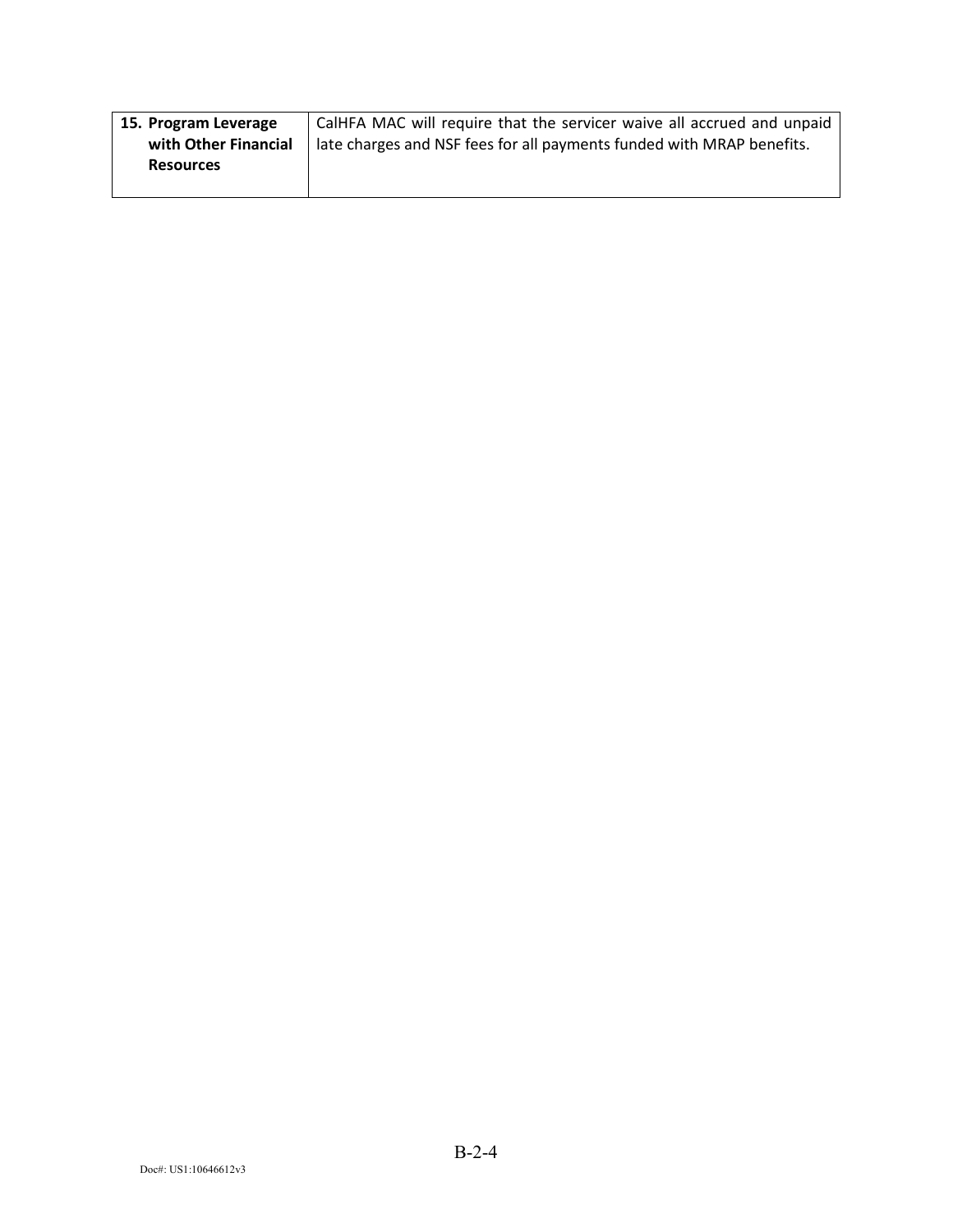## **California Housing Finance Agency Mortgage Assistance Corporation ("CalHFA MAC")**

#### **PRINCIPAL REDUCTION PROGRAM**

| 1. | <b>Program Overview</b>                                                | The Principal Reduction Program ("PRP") is one of CalHFA MAC's<br>federally-funded programs developed with a goal to provide capital to<br>homeowners who have suffered an eligible hardship in order to reduce<br>the outstanding principal balances of qualifying properties with negative<br>equity and/or unaffordable first mortgage payments.<br>PRP will provide monies to reduce the principal balance of the first<br>mortgage in connection with a loan recast, modification or a stand-alone<br>curtailment, each with the purpose of establishing an appropriate level of<br>affordability and/or debt for eligible homeowners with qualifying<br>properties. |
|----|------------------------------------------------------------------------|---------------------------------------------------------------------------------------------------------------------------------------------------------------------------------------------------------------------------------------------------------------------------------------------------------------------------------------------------------------------------------------------------------------------------------------------------------------------------------------------------------------------------------------------------------------------------------------------------------------------------------------------------------------------------|
| 2. | <b>Program Goals</b>                                                   | The PRP will reduce the principal balance of first mortgages in<br>cooperation with participating servicers in connection with a loan recast,<br>modification, or a stand-alone curtailment, to<br>help<br>qualifying<br>homeowners stay in their homes.<br>PRP will help homeowners stay in their homes by ensuring they have an<br>affordable first mortgage payment and an appropriate level of mortgage<br>debt after they receive PRP assistance in accordance with program<br>guidelines.                                                                                                                                                                           |
|    | 3. Target Population /<br><b>Areas</b>                                 | PRP is designed to target low-to-moderate income homeowners and<br>address the needs of a homeowner's specific situation in lieu of targeting<br>certain regions or counties.                                                                                                                                                                                                                                                                                                                                                                                                                                                                                             |
| 4. | <b>Program Allocation</b><br>(Excluding<br>Administrative<br>Expenses) | \$895,968,000.00                                                                                                                                                                                                                                                                                                                                                                                                                                                                                                                                                                                                                                                          |
| 5. | Eligibility<br><b>Borrower</b><br><b>Criteria</b>                      | Homeowner qualifies as low-to-moderate income based on per-<br>$\bullet$<br>household income thresholds set forth in the county in which the<br>homeowner resides. Income thresholds are as posted on the Keep<br>Your Home California website.<br>Homeowner completes and signs a Hardship Affidavit / 3rd Party<br>$\bullet$<br>Authorization to document the reason for hardship.<br>Homeowners who have recently encountered a financial hardship<br>due to their military service are eligible.                                                                                                                                                                      |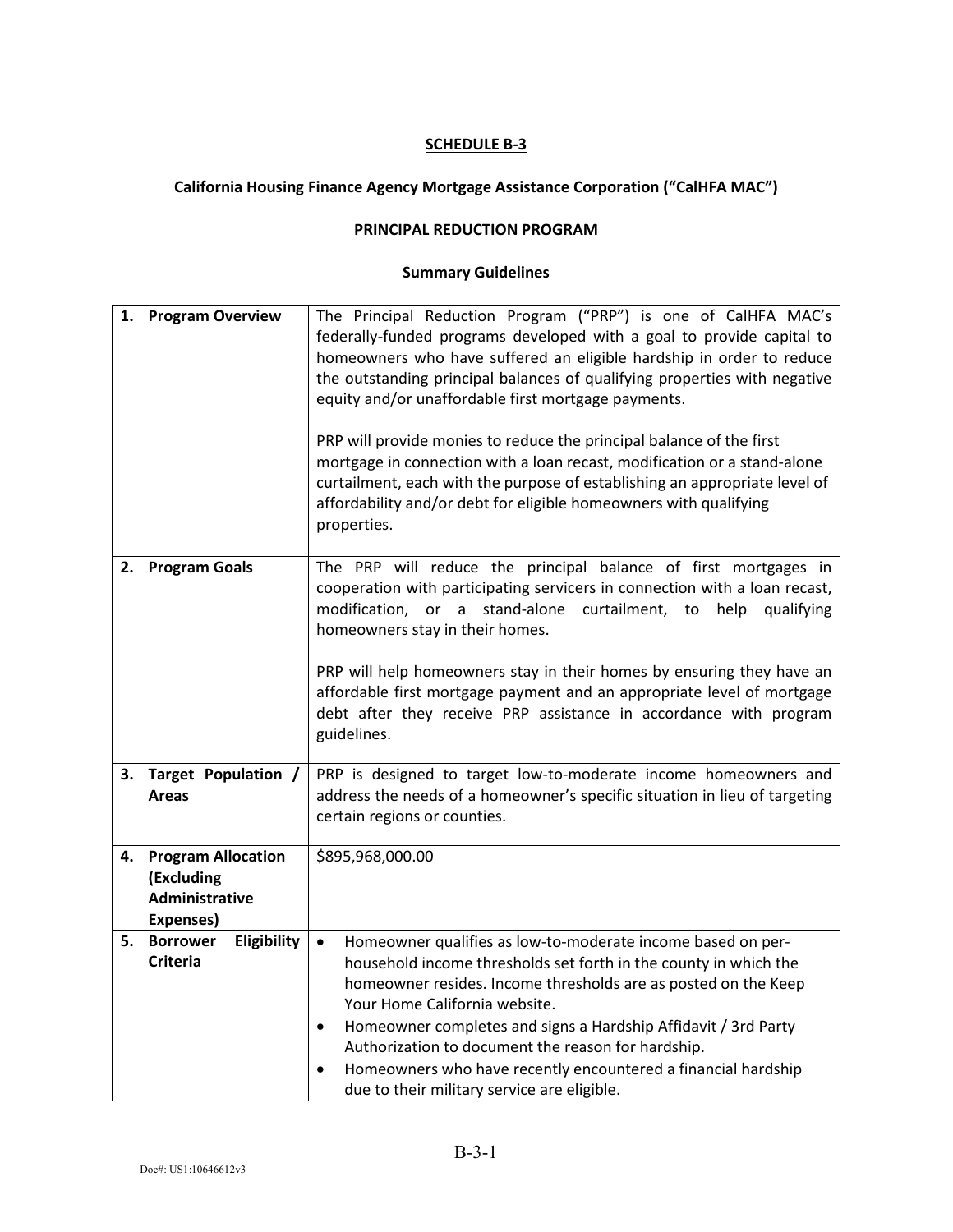| ٠                                                    | Homeowner has adequate income to sustain post-assistance<br>mortgage payments.                                                                                                                                                                                                                                                                                                                                                                                                                                                                                                                                                                                                                                                 |
|------------------------------------------------------|--------------------------------------------------------------------------------------------------------------------------------------------------------------------------------------------------------------------------------------------------------------------------------------------------------------------------------------------------------------------------------------------------------------------------------------------------------------------------------------------------------------------------------------------------------------------------------------------------------------------------------------------------------------------------------------------------------------------------------|
| $\bullet$                                            | Homeowner's pre-assistance, total monthly first-lien mortgage<br>payment PITI (principal, interest, taxes and insurance, as applicable)<br>including any escrowed homeowner's association dues or<br>assessments, is greater than 38% of the gross household income<br>excluding temporary income (e.g., unemployment or short-term<br>disability benefits) and/or a homeowner's pre-assistance LTV ratio is<br>greater than 100%.                                                                                                                                                                                                                                                                                             |
| $\bullet$                                            | Homeowner's post-assistance, total monthly first-lien mortgage<br>payment PITI (principal, interest, taxes and insurance, as applicable)<br>including any escrowed homeowner's association dues or<br>assessments, must meet CalHFA MAC's definition of an "Affordable<br>Payment," which means that the homeowner's monthly first-lien<br>mortgage payment is no greater than 38% of the gross household<br>income excluding temporary income (e.g., unemployment or short-<br>term disability benefits). On a case-by-case basis, CalHFA MAC<br>reserves the right to review and approve investor program guidelines<br>that utilize post-assistance affordable monthly first-lien mortgage<br>definitions greater than 38%. |
| $\bullet$                                            | Delinquent homeowners with a pre-assistance LTV of greater than<br>100% but less than 120% that have a pre-assistance Affordable<br>Payment must be able to demonstrate that an eligible hardship<br>caused their payment to be temporarily unaffordable (e.g., reduction<br>of income or increase in unavoidable expenses as per program<br>guidelines).                                                                                                                                                                                                                                                                                                                                                                      |
| $\bullet$                                            | Homeowner agrees to provide all necessary documentation to satisfy<br>program guidelines within the timeframes established by CalHFA<br>MAC.                                                                                                                                                                                                                                                                                                                                                                                                                                                                                                                                                                                   |
| $\bullet$                                            | First Lien mortgage loan must be delinquent or meet the CalHFA MAC<br>definition of imminent default as substantiated by homeowner's<br>hardship documentation. General program eligibility is determined<br>by CalHFA MAC based on information received from the homeowner.<br>Program-specific eligibility is determined by CalHFA MAC on a first-<br>come/first-approved basis until program funds and funding reserves<br>have been exhausted. Loan servicer will implement the HHF program<br>based on participation agreement terms and conditions.                                                                                                                                                                      |
| Property / Loan<br>6.<br><b>Eligibility Criteria</b> | Current, unpaid principal balance ("UPB") (includes the interest-<br>bearing unpaid principal balance and any existing non-interest<br>bearing forbearance balance) of the first-lien mortgage loan is not<br>greater than \$729,750.                                                                                                                                                                                                                                                                                                                                                                                                                                                                                          |
| ٠                                                    | The property securing the first-lien mortgage loan must not be<br>abandoned, vacant or condemned.                                                                                                                                                                                                                                                                                                                                                                                                                                                                                                                                                                                                                              |
| $\bullet$                                            | The applicant must own and occupy the single family, 1-4 unit home<br>(an attached or detached house or a condominium unit) located in<br>California and it must be their primary residence. Mobile homes are                                                                                                                                                                                                                                                                                                                                                                                                                                                                                                                  |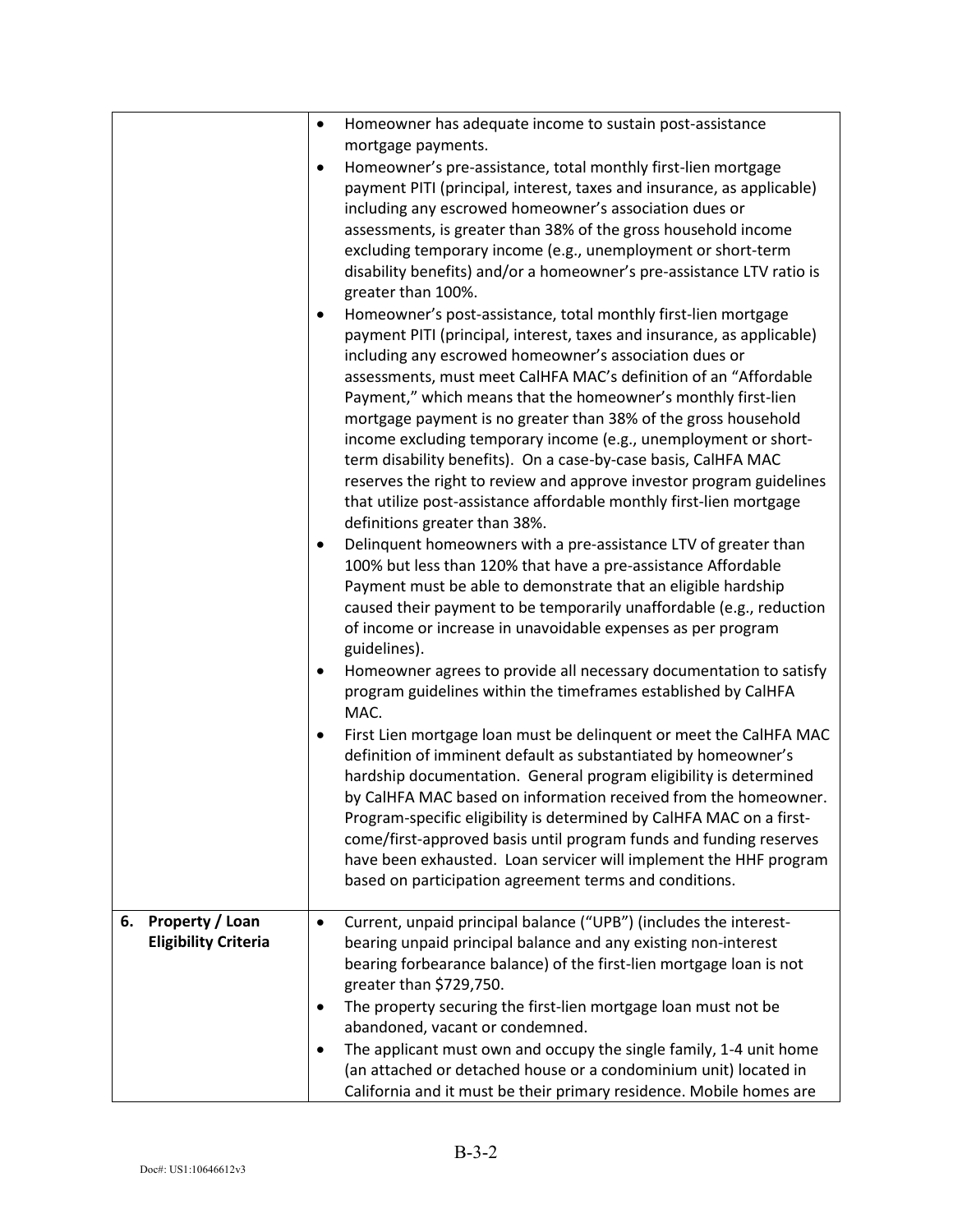|                       | eligible if they are permanently affixed to the real property that is<br>secured by the first lien. |
|-----------------------|-----------------------------------------------------------------------------------------------------|
|                       | A pre-assistance loan-to-value ("LTV") ratio of 120% or greater is<br>٠                             |
|                       | considered a hardship indicative of imminent default.                                               |
|                       | If a qualifying, first-lien mortgage loan is delinquent, the servicer<br>٠                          |
|                       | must utilize the PRP monies to bring the first-lien mortgage loan                                   |
|                       | current before applying PRP monies to the homeowner's principal                                     |
|                       | balance.                                                                                            |
|                       | The servicer will reduce the qualifying principal balance in<br>٠                                   |
|                       | conjunction with a loan recast or loan modification in the amount                                   |
|                       | needed (up to the maximum per household assistance) to help the                                     |
|                       | homeowner establish an appropriate level of affordability and                                       |
|                       | mortgage debt per CalHFA MAC guidelines. Such loan recasts or                                       |
|                       | modifications must meet the CalHFA MAC modification and program                                     |
|                       | guidelines.                                                                                         |
|                       | Servicer may apply PRP monies as a stand-alone curtailment to                                       |
|                       | reduce the homeowner's UPB in order to help the homeowner                                           |
|                       | establish an appropriate level of mortgage debt as determined by                                    |
|                       | CalHFA MAC only when all five of the following conditions exist:                                    |
|                       | Loan restricts a loan recast or modification,<br>$\circ$                                            |
|                       | Pre-assistance LTV ratio is 120% or greater,<br>$\circ$                                             |
|                       | Such homeowner must not have assets (excluding retirement<br>$\circ$                                |
|                       | assets) equal to or greater than the amount of PRP                                                  |
|                       | assistance,                                                                                         |
|                       | Pre-assistance mortgage payment meets CalHFA MAC's<br>$\circ$                                       |
|                       | definition of an Affordable Payment, and                                                            |
|                       | Post-assistance LTV ratio is greater than 100%.<br>$\circ$                                          |
|                       | Loans in foreclosure may be eligible.                                                               |
| 7. Program Exclusions | Homeowner has a subordinate lien that is in foreclosure as evidenced<br>$\bullet$                   |
|                       | by a recorded NOD or Notice of Trustee's Sale ("NOS").                                              |
|                       | Homeowner is in "active" bankruptcy. Homeowners who have                                            |
|                       | previously filed bankruptcy are eligible for consideration only with                                |
|                       | proof of court order "Dismissal" or "Discharge".                                                    |
|                       | Homeowner fails to satisfy lender underwriting guidelines.                                          |
|                       | Homeowner's post-assistance LTV ratio is greater than 140% or less<br>$\bullet$                     |
|                       | than 100%. Post-assistance LTV ratio may be less than 100% only if it                               |
|                       | is necessary in order to provide the homeowner an Affordable                                        |
|                       | Payment.                                                                                            |
|                       | Homeowner's pre-assistance total monthly first-lien mortgage<br>٠                                   |
|                       | payment PITI (principal, interest, taxes and insurance, as applicable)                              |
|                       | and any escrowed homeowner's association dues or assessments, as                                    |
|                       | applicable, calculated on the "UPB", is less than 25% of the                                        |
|                       | homeowner's gross monthly household income, excluding temporary                                     |
|                       | income (e.g., unemployment and short-term disability benefits), as                                  |
|                       | determined by CalHFA MAC at the time of a homeowner's application                                   |
|                       | for assistance.                                                                                     |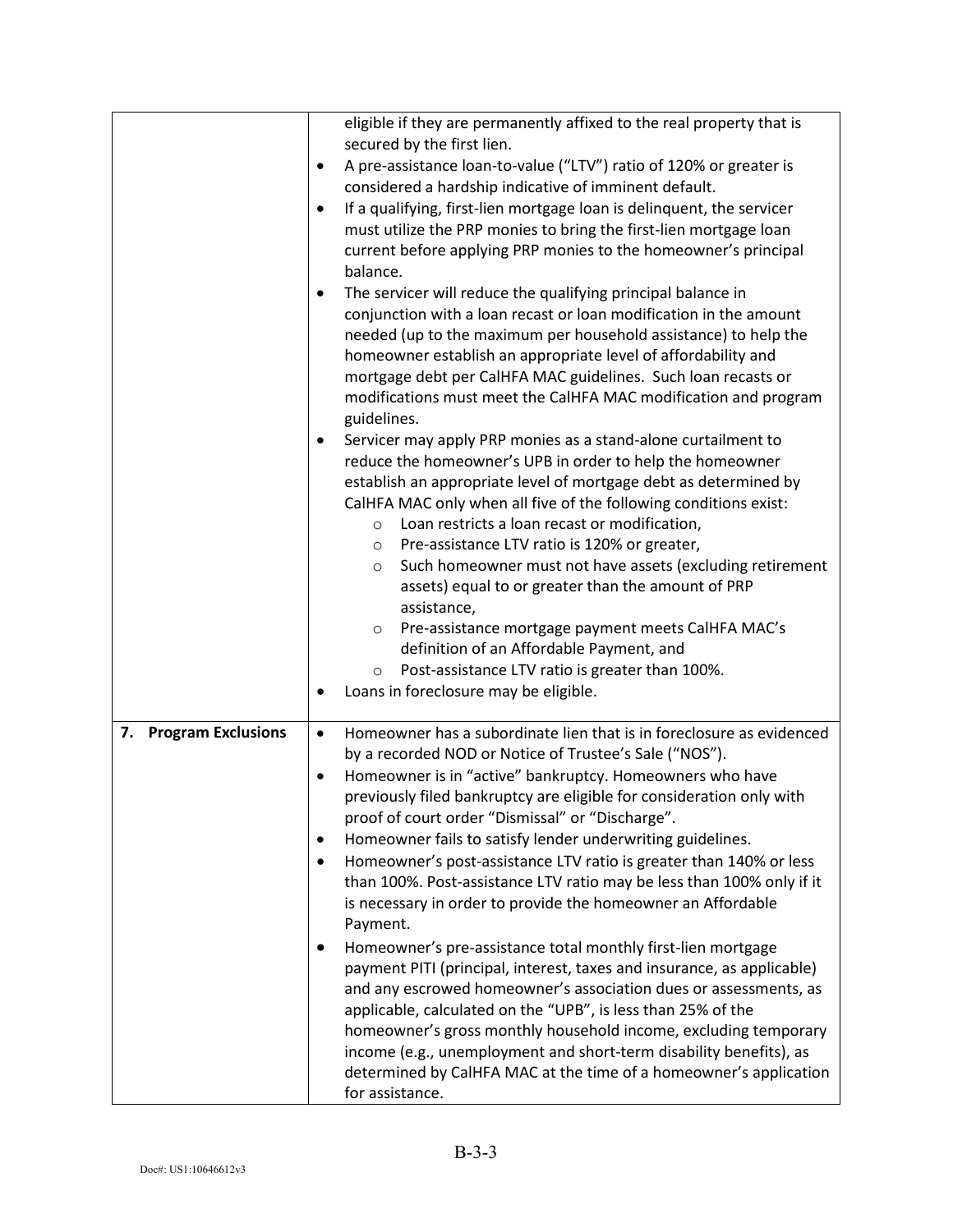|                                      | Homeowner's post-assistance total monthly first-lien mortgage<br>$\bullet$<br>payment PITI (principal, interest, taxes and insurance, as applicable)<br>and any escrowed homeowner's association dues or assessments, as<br>applicable, is less than 25% of the homeowner's gross monthly<br>household income, excluding temporary income (e.g., unemployment<br>and short-term disability benefits), or greater than CalHFA MAC's<br>definition of an Affordable Payment.<br>Property is subject to a first priority lien securing a Home Equity Line<br>of Credit ("HELOC").                                                                                                                                                                                                                                                                                                                                                                                                                                                                                                                                                                                                                                                                                                                                                                                                                                                                                                                                                                                                                                                                                                                                                                                                                                                                                                                                                                                                                                                                                                                                                                                                                                                                                                                                                                                        |
|--------------------------------------|-----------------------------------------------------------------------------------------------------------------------------------------------------------------------------------------------------------------------------------------------------------------------------------------------------------------------------------------------------------------------------------------------------------------------------------------------------------------------------------------------------------------------------------------------------------------------------------------------------------------------------------------------------------------------------------------------------------------------------------------------------------------------------------------------------------------------------------------------------------------------------------------------------------------------------------------------------------------------------------------------------------------------------------------------------------------------------------------------------------------------------------------------------------------------------------------------------------------------------------------------------------------------------------------------------------------------------------------------------------------------------------------------------------------------------------------------------------------------------------------------------------------------------------------------------------------------------------------------------------------------------------------------------------------------------------------------------------------------------------------------------------------------------------------------------------------------------------------------------------------------------------------------------------------------------------------------------------------------------------------------------------------------------------------------------------------------------------------------------------------------------------------------------------------------------------------------------------------------------------------------------------------------------------------------------------------------------------------------------------------------|
| 8. Structure of<br><b>Assistance</b> | CalHFA MAC will structure the assistance as a non-recourse, non-interest<br>bearing subordinate loan in favor of the Eligible Entity (CalHFA MAC),<br>secured by a junior lien recorded against the property in the amount of<br>the HHF assistance. The term of that lien will be based on the following<br>criteria:<br>In the event that the homeowner's post-assistance LTV is less<br>than 100%, CalHFA MAC will structure the assistance as a thirty<br>year (30) non-recourse, non-interest bearing subordinate loan in<br>favor of the Eligible Entity (CalHFA MAC) secured by a junior lien<br>recorded against the property in the amount of the HHF<br>assistance. The loan is forgivable in increments of 20.0% of the<br>original loan balance for each five (5) year anniversary beginning<br>at the conclusion of the first ten (10) year anniversary of the<br>CalHFA MAC Note (i.e., at ten (10), fifteen (15), twenty (20),<br>twenty-five (25) and thirty (30) year anniversaries, only). The<br>loan will be fully released at the conclusion of thirty (30) years.<br>The loan will not be prorated prior to the first ten (10) year<br>anniversary or for any years between subsequent five (5) year<br>anniversaries. Loan funds will only be repaid to Eligible Entity<br>(CalHFA MAC) in the event of a sale or a refinance that includes<br>cash out and there are equity proceeds available prior to<br>forgiveness.<br>In the event that CalHFA MAC receives less than 100% match in<br>funds by the lender/servicer and the homeowner's post-<br>assistance LTV is 100% or greater, CalHFA MAC will structure the<br>assistance as a non-recourse, non-interest bearing subordinate<br>loan in favor of the Eligible Entity (CalHFA MAC) secured by a<br>junior lien recorded against the property in the amount of the<br>At the conclusion of (5) five years, the<br>HHF assistance.<br>subordinate loan will be released.<br>There is no prorated<br>forgiveness on this loan. Loan funds will only be repaid to Eligible<br>Entity (CalHFA MAC) in the event of a sale or a refinance that<br>includes cash out and there are equity proceeds available prior to<br>forgiveness.<br>In the event that CalHFA MAC receives a 100% or greater match in funds<br>by the lender/servicer and the homeowner's post-assistance LTV is 100% |
|                                      | or greater, then CalHFA MAC will not structure the assistance as a loan.                                                                                                                                                                                                                                                                                                                                                                                                                                                                                                                                                                                                                                                                                                                                                                                                                                                                                                                                                                                                                                                                                                                                                                                                                                                                                                                                                                                                                                                                                                                                                                                                                                                                                                                                                                                                                                                                                                                                                                                                                                                                                                                                                                                                                                                                                              |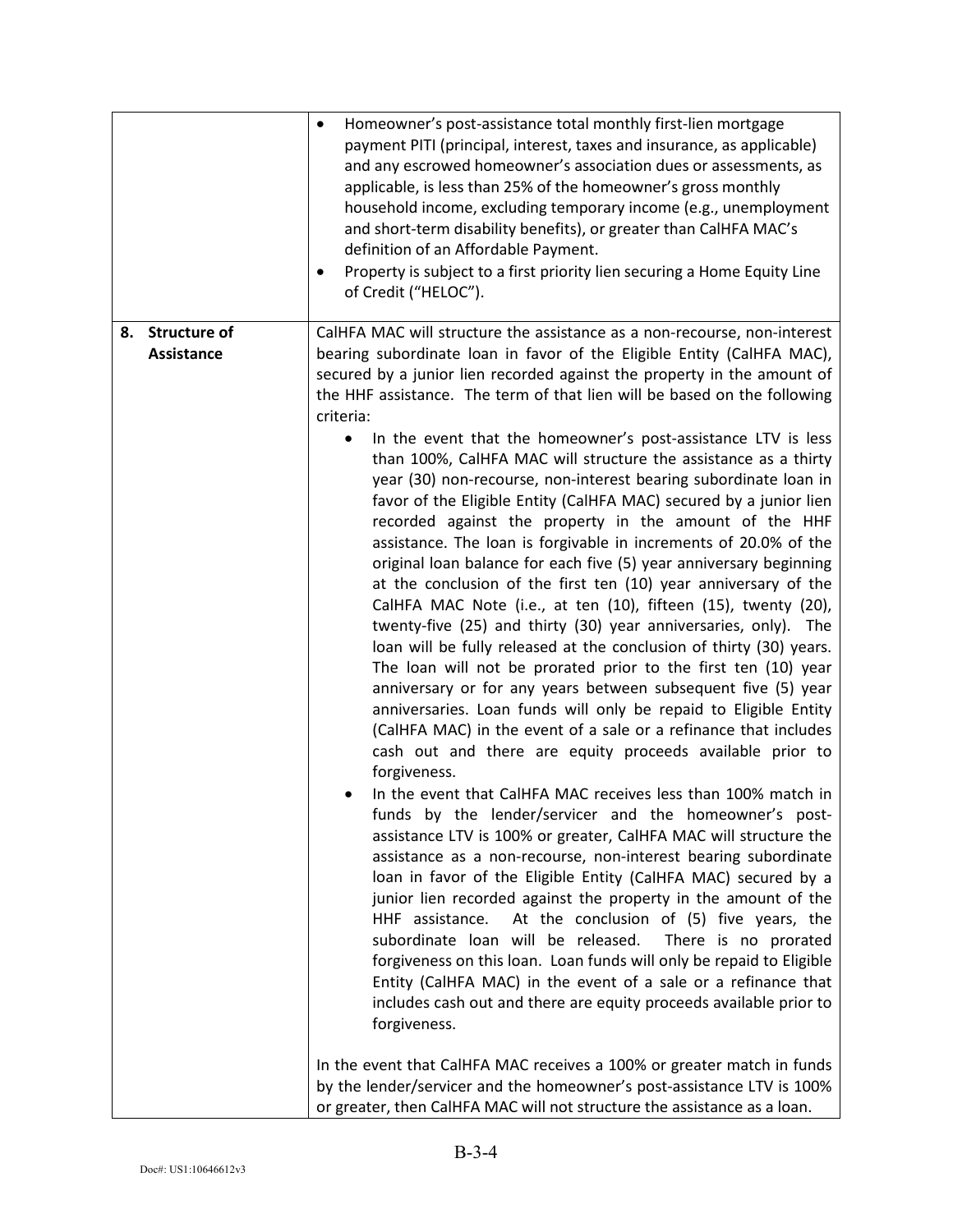|                                                                  | Recovered funds will be recycled in order to provide additional program<br>assistance in accordance with the Agreement.                                                                                                                                                                                                                                                                                                                                                                                                                                                                                                                                    |
|------------------------------------------------------------------|------------------------------------------------------------------------------------------------------------------------------------------------------------------------------------------------------------------------------------------------------------------------------------------------------------------------------------------------------------------------------------------------------------------------------------------------------------------------------------------------------------------------------------------------------------------------------------------------------------------------------------------------------------|
| 9. Per Household<br>Assistance                                   | Up to \$100,000 per household (average funding has been \$73,500), less<br>program monies previously received under other HHF programs.                                                                                                                                                                                                                                                                                                                                                                                                                                                                                                                    |
| 10. Duration of<br>Assistance                                    | In most cases, assistance will be available to households on a one-time<br>only basis; provided, however, that CalHFA MAC reserves the right to<br>provide additional PRP benefits (not exceed the maximum program<br>assistance amount per household) to previous PRP recipients if the<br>homeowner has suffered a subsequent, qualifying hardship.                                                                                                                                                                                                                                                                                                      |
| 11. Estimated Number<br>of Participating<br><b>Households</b>    | Approximately 12,200. This figure is based on loans with unpaid principal<br>balances ranging from \$200,000 to \$400,000, with an average funding of<br>\$73,500.                                                                                                                                                                                                                                                                                                                                                                                                                                                                                         |
| 12. Program Inception /<br><b>Duration</b>                       | The statewide launch of PRP was February 7, 2011 and it will continue<br>until December 31, 2020 or until funding is fully reserved, whichever<br>occurs first.                                                                                                                                                                                                                                                                                                                                                                                                                                                                                            |
| 13. Program Interactions<br>with Other HFA<br><b>Programs</b>    | Other HFA program benefits may be available to the homeowner<br>provided the HHF program maximum benefit cap of \$100,000 has not<br>been exceeded, and program funds are available. The homeowner is<br>required to apply separately for each HFA program.                                                                                                                                                                                                                                                                                                                                                                                                |
| 14. Program Interactions<br>with HAMP                            | PRP may work in conjunction with a HAMP modification to help eligible<br>homeowners achieve desired income ratios, payment affordability and<br>establish an appropriate level of mortgage debt. PRP may be used to<br>reduce or eliminate an existing non-interest bearing forbearance balance<br>from a previous HAMP loan modification as described in the MHA<br>Handbook, Principal Curtailments Following Modification section. PRP<br>may also be combined or used in conjunction with the HAMP Principal<br>Reduction Alternative (PRA). PRP funds are not eligible in any<br>combination to qualify for HAMP PRA investor incentive compensation. |
| 15. Program Leverage<br>with Other Financial<br><b>Resources</b> | CalHFA MAC will require that the servicer waive all accrued and unpaid<br>late charges and NSF fees at the time the modification agreement is<br>completed. CalHFA MAC will require the servicer to waive any associated<br>recast or modification fee.                                                                                                                                                                                                                                                                                                                                                                                                    |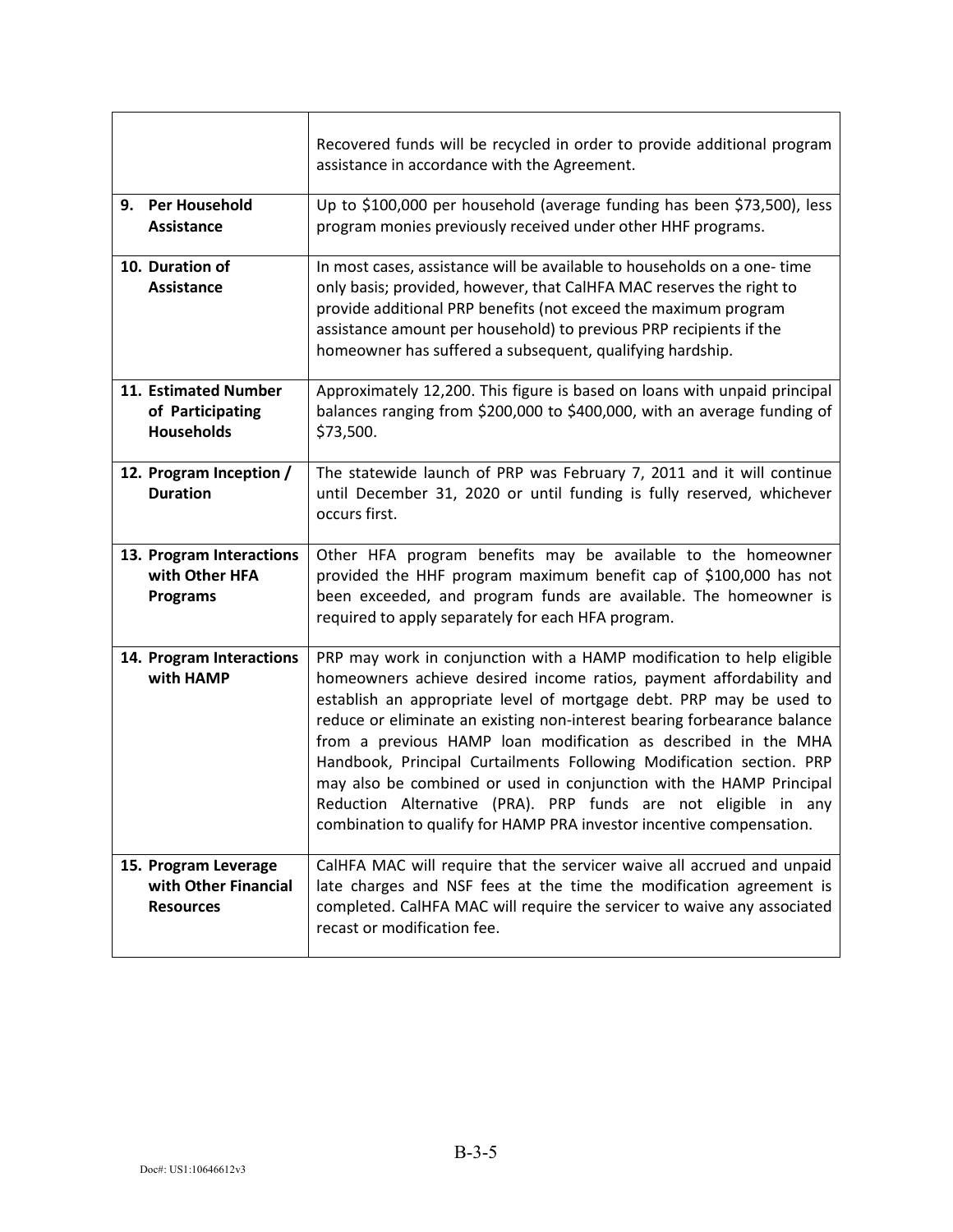## **California Housing Finance Agency Mortgage Assistance Corporation ("CalHFA MAC")**

#### **THE TRANSITION ASSISTANCE PROGRAM**

| 1. | <b>Program Overview</b>                                                | The Transition Assistance Program ("TAP") is one of CalHFA MAC's<br>federally-funded programs developed to provide eligible homeowners<br>with transition assistance when it is determined that they can no longer<br>afford their home.<br>TAP will be used in conjunction with short sale and deed-in-lieu programs<br>to help homeowners make a smooth transition to housing. Homeowners<br>will be required to occupy and maintain the property until the home is<br>sold or returned to the lender as negotiated. |
|----|------------------------------------------------------------------------|------------------------------------------------------------------------------------------------------------------------------------------------------------------------------------------------------------------------------------------------------------------------------------------------------------------------------------------------------------------------------------------------------------------------------------------------------------------------------------------------------------------------|
|    |                                                                        | Program funds will be available on a one-time only basis up to \$5,000 per<br>household and can be used or layered with other CalHFA MAC HHF<br>programs. Funds will be sent to the homeowner after the short sale or<br>deed-in-lieu of foreclosure closing. Funds are intended to help the<br>homeowner secure new housing (e.g., rent, moving expenses, and<br>security deposits) and will also be available for transition assistance<br>counseling services.                                                      |
| 2. | <b>Program Goals</b>                                                   | CalHFA MAC envisions that these monies would be used to complement<br>other federal or lender programs designed specifically to stabilize<br>communities by providing assistance to homeowners who have suffered a<br>financial hardship and as a result are no longer financially able to afford<br>their first-lien mortgage loan payments or their Property Expenses when<br>associated with a Federal Housing Administration ("FHA") Home Equity<br>Conversion Mortgages ("HECM") loan, only.                      |
| 3. | Target Population /<br><b>Areas</b>                                    | TAP is designed to target low-to-moderate income homeowners and<br>address the needs of a homeowner's specific situation in lieu of targeting<br>certain regions or counties.                                                                                                                                                                                                                                                                                                                                          |
| 4. | <b>Program Allocation</b><br>(Excluding<br>Administrative<br>Expenses) | \$4,180,000.00                                                                                                                                                                                                                                                                                                                                                                                                                                                                                                         |
| 5. | Eligibility<br><b>Borrower</b><br><b>Criteria</b>                      | Homeowner qualifies as low-to-moderate income based on per-<br>$\bullet$<br>household income thresholds set forth in the county in which the<br>homeowner resides. Income thresholds are as posted on the Keep<br>Your Home California website.<br>Homeowner must complete and sign a Hardship Affidavit / 3rd Party                                                                                                                                                                                                   |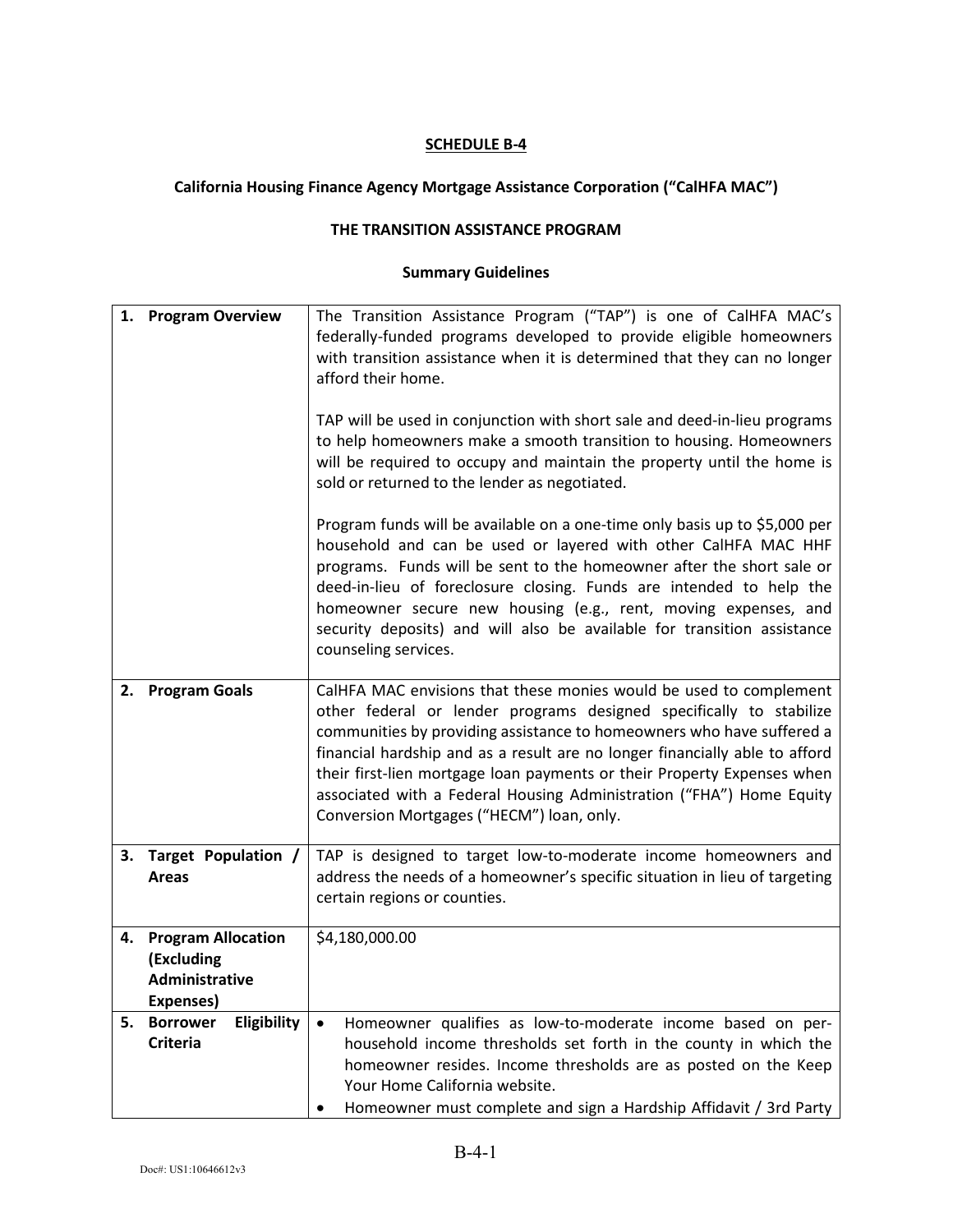|    |                                                       | Authorization to document the reason for the hardship.<br>Homeowners who have recently encountered a financial hardship<br>$\bullet$<br>due to their military service are eligible.<br>Homeowner must agree to provide all necessary documentation to<br>٠<br>satisfy program guidelines established by CalHFA MAC.<br>First-lien mortgage loan is delinquent or at risk of imminent default as<br>$\bullet$<br>substantiated by homeowner's hardship documentation. Loans in<br>foreclosure are eligible.<br>FHA HECM borrowers are eligible for consideration provided the<br>$\bullet$<br>Property Expenses are in default as substantiated by the homeowner<br>and servicer documentation and approved by CalHFA MAC.<br>General program eligibility is determined by CalHFA MAC based on<br>$\bullet$<br>information received from the homeowner.<br>Program-specific |
|----|-------------------------------------------------------|----------------------------------------------------------------------------------------------------------------------------------------------------------------------------------------------------------------------------------------------------------------------------------------------------------------------------------------------------------------------------------------------------------------------------------------------------------------------------------------------------------------------------------------------------------------------------------------------------------------------------------------------------------------------------------------------------------------------------------------------------------------------------------------------------------------------------------------------------------------------------|
|    |                                                       | eligibility is determined by CalHFA MAC on a first-come, first-<br>approved basis until program funds and funding reserves have been<br>exhausted. Loan servicer will implement the HHF program based on<br>participation agreement terms and conditions.                                                                                                                                                                                                                                                                                                                                                                                                                                                                                                                                                                                                                  |
| 6. | <b>Property / Loan</b><br><b>Eligibility Criteria</b> | Current, unpaid principal balance ("UPB") (includes the interest-<br>$\bullet$<br>bearing unpaid principal balance and any existing non-interest<br>bearing forbearance balance) of the first-lien mortgage loan is not<br>greater than \$729,750.<br>For FHA HECM loans, the mortgage balance may not be greater than<br>\$625,500.<br>The property securing the mortgage loan must not be abandoned,<br>$\bullet$<br>vacant or condemned.<br>The applicant must own and occupy the single family, 1-4 unit home<br>٠<br>(an attached or detached house or a condominium unit) located in<br>California and it must be their primary residence. Mobile homes are<br>eligible if they are permanently affixed to the real property that is<br>secured by the first lien.                                                                                                   |
|    | 7. Program Exclusions                                 | Homeowner is in "active" bankruptcy. Homeowners who have<br>$\bullet$<br>previously filed bankruptcy are eligible for consideration only with<br>proof of court order "Dismissal" or "Discharge".<br>Property is subject to a first priority lien securing a Home Equity Line<br>٠<br>of Credit ("HELOC").<br>Homeowner approved for HAFA on or after February 1, 2015.                                                                                                                                                                                                                                                                                                                                                                                                                                                                                                    |
| 8. | <b>Structure of</b><br>Assistance                     | TAP assistance will not be structured as a loan.<br>Recovered funds will be recycled in order to provide additional program<br>assistance in accordance with the Agreement.                                                                                                                                                                                                                                                                                                                                                                                                                                                                                                                                                                                                                                                                                                |
| 9. | <b>Per Household</b><br>Assistance                    | Up to \$5,000 per household (average funding of \$3,800).                                                                                                                                                                                                                                                                                                                                                                                                                                                                                                                                                                                                                                                                                                                                                                                                                  |
|    | 10. Duration of                                       | Available on a one-time only basis, per household.                                                                                                                                                                                                                                                                                                                                                                                                                                                                                                                                                                                                                                                                                                                                                                                                                         |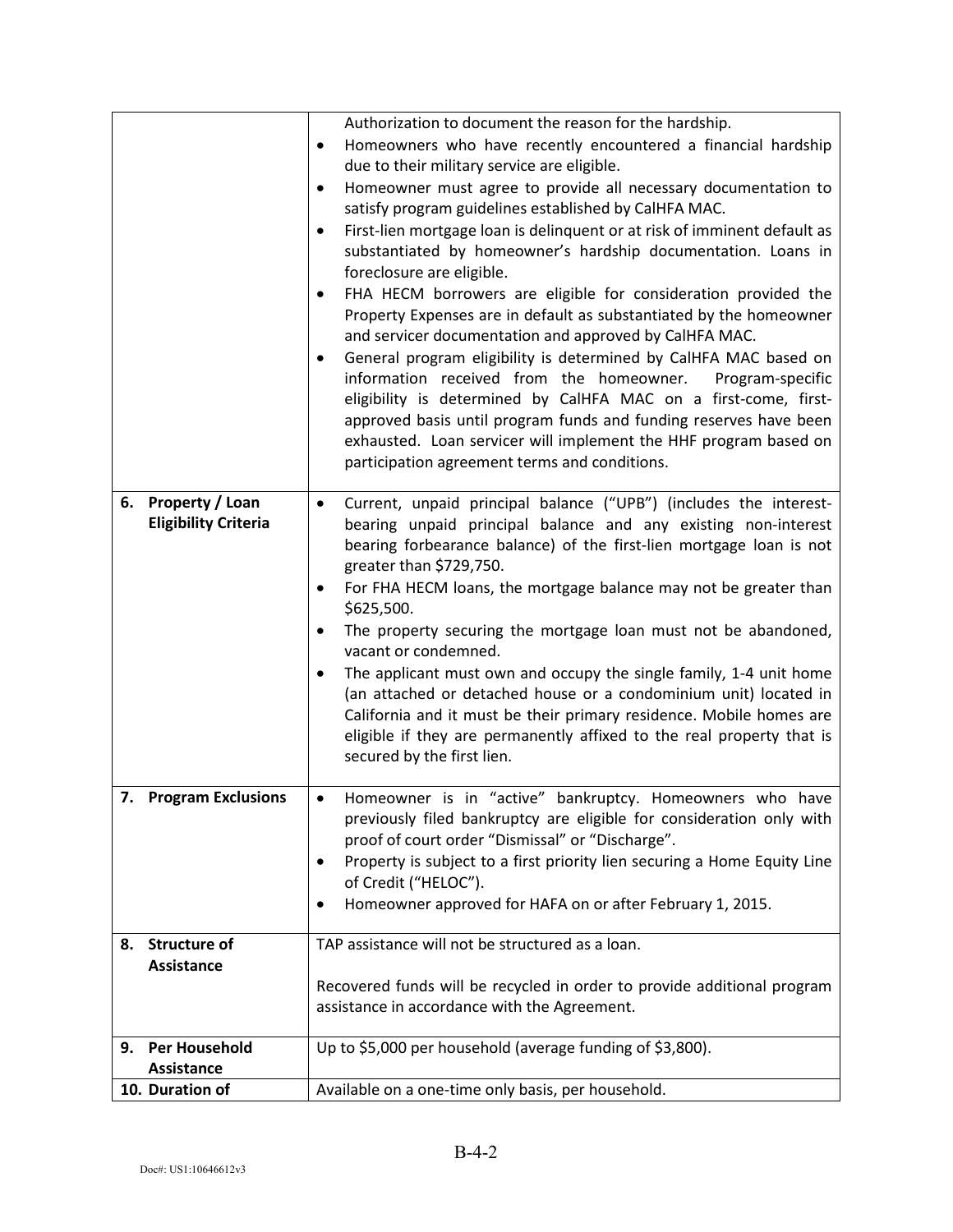| Assistance                                                       |                                                                                                                                                                                                                                                             |
|------------------------------------------------------------------|-------------------------------------------------------------------------------------------------------------------------------------------------------------------------------------------------------------------------------------------------------------|
| 11. Estimated Number<br>of Participating<br><b>Households</b>    | Approximately 1,100. This figure is based on loans with unpaid principal<br>balances ranging from \$200,000 to \$400,000 with an average funding of<br>\$3,800.                                                                                             |
| 12. Program Inception<br>/Duration                               | The statewide launch of TAP was February 7, 2011 and it will continue<br>until December 31, 2020 or until funding is fully reserved, whichever<br>comes first.                                                                                              |
| 13. Program Leverage<br>with Other HFA<br><b>Programs</b>        | Other HFA program benefits may be available to the homeowner<br>provided the HHF program maximum benefit cap of \$100,000 has not<br>been exceeded, and program funds are available. The homeowner is<br>required to apply separately for each HFA program. |
| 14. Program Interactions<br>with HAMP                            | None.                                                                                                                                                                                                                                                       |
| 15. Program Leverage<br>with Other Financial<br><b>Resources</b> | None.                                                                                                                                                                                                                                                       |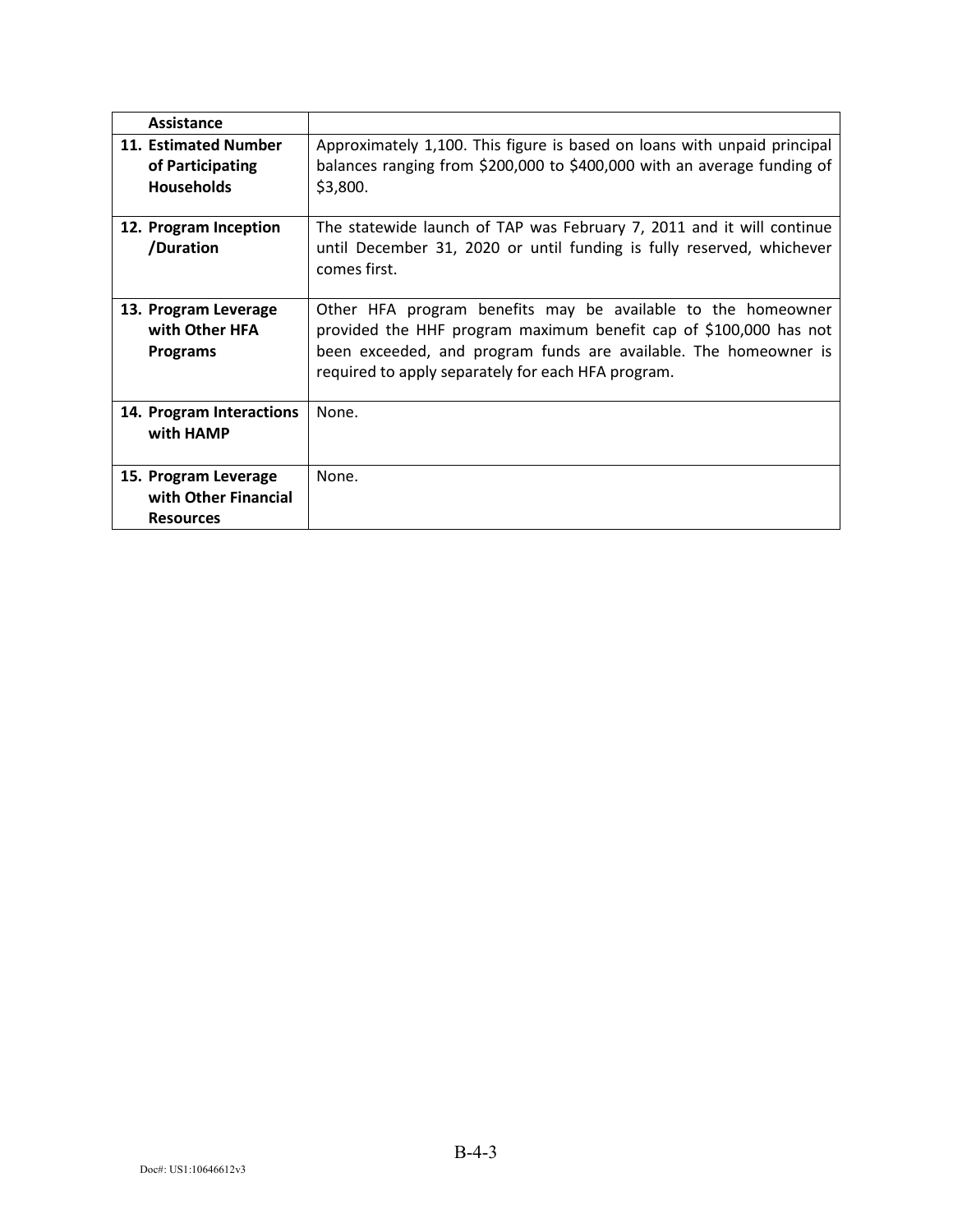#### **California Housing Finance Agency Mortgage Assistance Corporation ("CalHFA MAC")**

#### **Community HousingWorks C2MPRP: Community 2nd Mortgage Principal Reduction Program**

| 1. Program      | The Community 2nd Mortgage Principal Reduction Program (Community                                                                                                                                                                                                                                                                                                                                                                                                                                                                                                                                                                                                                                                                                                                                                                                                                                                                                                                                                                                                                                                                                                                                                                                                                                                                                                                                                                                                                                                                                                                                                                                                                                                                                                                                                                                                                                                                                                                                                                                                       |
|-----------------|-------------------------------------------------------------------------------------------------------------------------------------------------------------------------------------------------------------------------------------------------------------------------------------------------------------------------------------------------------------------------------------------------------------------------------------------------------------------------------------------------------------------------------------------------------------------------------------------------------------------------------------------------------------------------------------------------------------------------------------------------------------------------------------------------------------------------------------------------------------------------------------------------------------------------------------------------------------------------------------------------------------------------------------------------------------------------------------------------------------------------------------------------------------------------------------------------------------------------------------------------------------------------------------------------------------------------------------------------------------------------------------------------------------------------------------------------------------------------------------------------------------------------------------------------------------------------------------------------------------------------------------------------------------------------------------------------------------------------------------------------------------------------------------------------------------------------------------------------------------------------------------------------------------------------------------------------------------------------------------------------------------------------------------------------------------------------|
| <b>Overview</b> | 2nd Mortgage PRP, or C2MPRP) is offered through a CalHFA federally-<br>funded Hardest Hit Fund program through a contract between CalHFA<br>MAC and Community HousingWorks. Community HousingWorks will<br>administer this program.                                                                                                                                                                                                                                                                                                                                                                                                                                                                                                                                                                                                                                                                                                                                                                                                                                                                                                                                                                                                                                                                                                                                                                                                                                                                                                                                                                                                                                                                                                                                                                                                                                                                                                                                                                                                                                     |
|                 | C2MPRP will provide capital on 40/60 matching basis with participating<br>nonprofit, credit union and lenders, to reduce the outstanding principal<br>balances of subordinate second mortgages, as well as providing relief for a<br>subordinate lien on a short sale on a 40/60 matching basis for qualifying<br>properties with negative equity exceeding 107% CLTV. The lenders who<br>will participate in this program are nonprofit lenders, credit unions and<br>lenders with qualifying subordinate liens. These lenders provided<br>"amortizing seconds" home buyers throughout California. Participation in<br>this program is Statewide. C2MPRP will provide monies to reduce the<br>principal balance on a 40/60 matching basis for the purposes of<br>establishing an appropriate level of debt for eligible borrowers with<br>qualifying properties. For example, if the subordinate debt to be<br>extinguished is \$50,000, the C2MPRP program will provide up to 40% of<br>that amount or \$20,000 and the participating lender/investor would<br>forgive 60% or \$30,000. A reduction in principal through C2MPRP can<br>achieve desired income ratios and affordability for a borrower on the<br>existing mortgage loans or can be used in conjunction with a loan<br>modification. Lenders holding subordinate liens in the State of California<br>may find that their clients' only option to avoid foreclosure is a short sale.<br>The C2MPRP program can provide subordinate lien holders a 40/60<br>matching incentive for the subordinate lien holder to facilitate a short<br>sale in order to avoid foreclosure. The principal reduction will be 40% of<br>the principal balance and the lender will accept the 60% reduction. For<br>example if the total principal balance is \$50,000, the C2MPRP program can<br>provide \$20,000 to subordinate lien holders if they will accept the principal<br>reduction of \$30,000 in order to accept the short sale. The total amount<br>of principal that can be paid out on all liens is \$50,000. |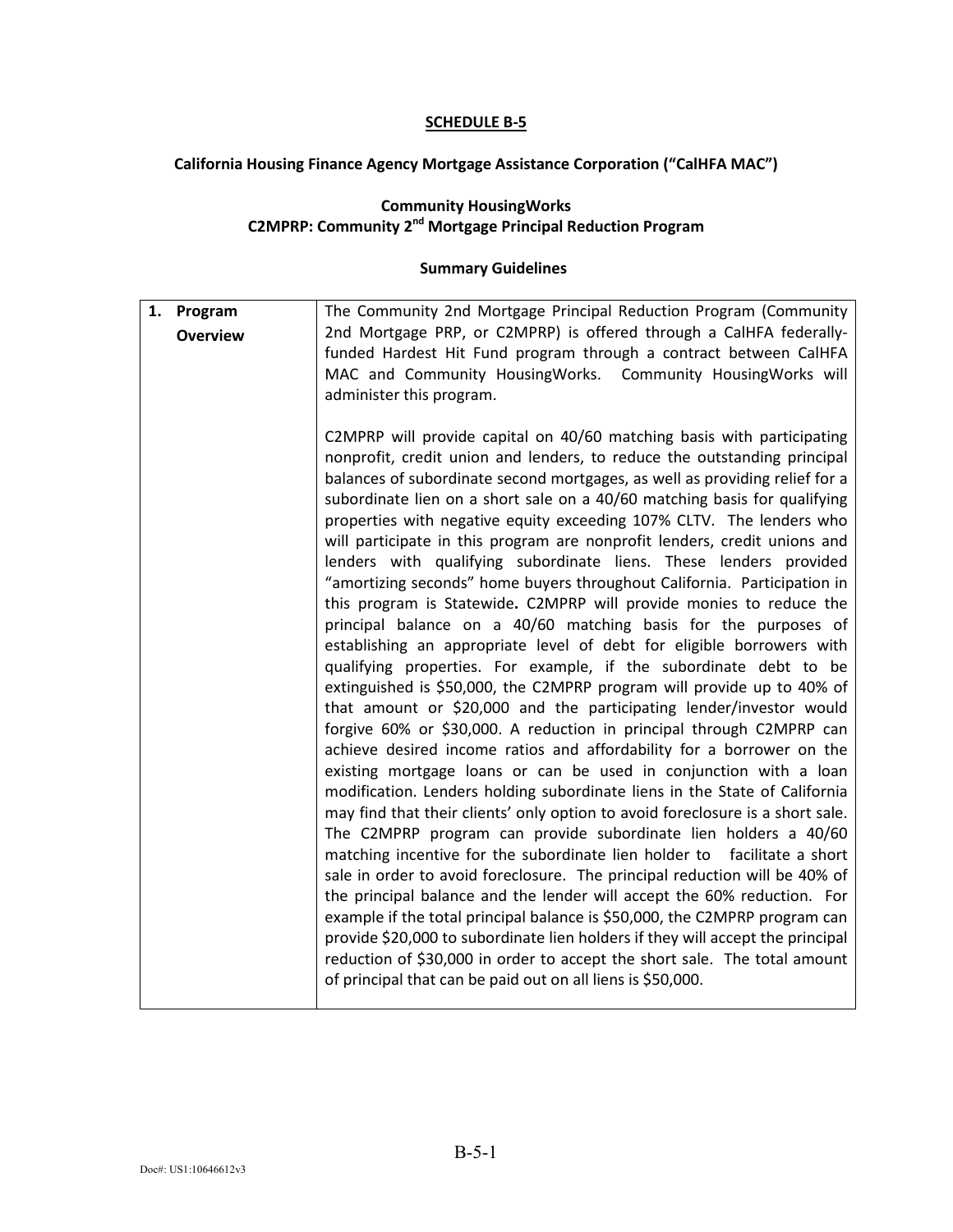|    | 2. Program Goals                                                     | The goal of this program is to reduce foreclosures by reducing principal<br>balances, on qualified amortizing subordinate debt, to those market levels<br>needed to prevent avoidable foreclosures and promote sustainable<br>homeownership.<br>There are situations where a short sale is the only solution to avoiding<br>foreclosure; by providing matching funds this will incent the subordinate<br>lien holders, who in many cases are only able to recover a \$1,000 or less in<br>a short sale, to accept the transaction and allow the sale to go through.                                                                                                                                                                                                                                                                                                                                                                                                                                                                                                                                                                                                                                                                                                                                                                                                                                                                                       |
|----|----------------------------------------------------------------------|-----------------------------------------------------------------------------------------------------------------------------------------------------------------------------------------------------------------------------------------------------------------------------------------------------------------------------------------------------------------------------------------------------------------------------------------------------------------------------------------------------------------------------------------------------------------------------------------------------------------------------------------------------------------------------------------------------------------------------------------------------------------------------------------------------------------------------------------------------------------------------------------------------------------------------------------------------------------------------------------------------------------------------------------------------------------------------------------------------------------------------------------------------------------------------------------------------------------------------------------------------------------------------------------------------------------------------------------------------------------------------------------------------------------------------------------------------------|
| 3. | <b>Target Population</b><br>/ Areas                                  | This program will be offered on a statewide basis.                                                                                                                                                                                                                                                                                                                                                                                                                                                                                                                                                                                                                                                                                                                                                                                                                                                                                                                                                                                                                                                                                                                                                                                                                                                                                                                                                                                                        |
| 4. | Program<br><b>Allocation</b><br><b>(Excluding Admin</b><br>Expenses) | \$589,210.41                                                                                                                                                                                                                                                                                                                                                                                                                                                                                                                                                                                                                                                                                                                                                                                                                                                                                                                                                                                                                                                                                                                                                                                                                                                                                                                                                                                                                                              |
| 5. | <b>Borrower</b><br><b>Eligibility Criteria</b>                       | Borrower earns 120% AMI or less, as defined by the county they reside<br>$\bullet$<br>in.<br>Borrower must complete and sign a Hardship Affidavit and document<br>٠<br>the reason for the hardship.<br>Hardship is defined as economic hardship, which occurs when a<br>٠<br>household is unable to pay reasonable basic living expenses. The<br>determination of a reasonable amount for basic living expenses will be<br>made by the Underwriter and will vary according to the unique<br>circumstances of every individual household.<br>Borrower has adequate income to sustain modified mortgage<br>payments defined as a housing debt-to-income ratio of no more than<br>38% (first lien only), excluding temporary income such as<br>unemployment or temporary disability payments.<br>In the case of a short sale request, homeowner must be able to verify<br>that they have a hardship that does not permit them to make their<br>monthly mortgage payments or they meet the GSE standard short sale<br>requirements.<br>Borrower has completed level 2 counseling with a HUD-approved<br>agency. Payment for counseling services will not be paid out of<br>Hardest Hit funds<br>Borrower is able to satisfy program guidelines.<br>٠<br>The first or second subordinate mortgage loan is delinquent or the<br>servicer receives documentation from the borrower that substantiates<br>an imminent default that meets hardship qualifications. |
| 6. | Property/Loan<br><b>Eligibility Criteria</b>                         | The property is encumbered by a first lien conventional loan<br>٠<br>Property must be single family residential 1-4 units, condominium, or<br>cooperative.<br>The total mortgage indebtedness cannot exceed the GSE conforming<br>٠<br>limit of \$729,750.                                                                                                                                                                                                                                                                                                                                                                                                                                                                                                                                                                                                                                                                                                                                                                                                                                                                                                                                                                                                                                                                                                                                                                                                |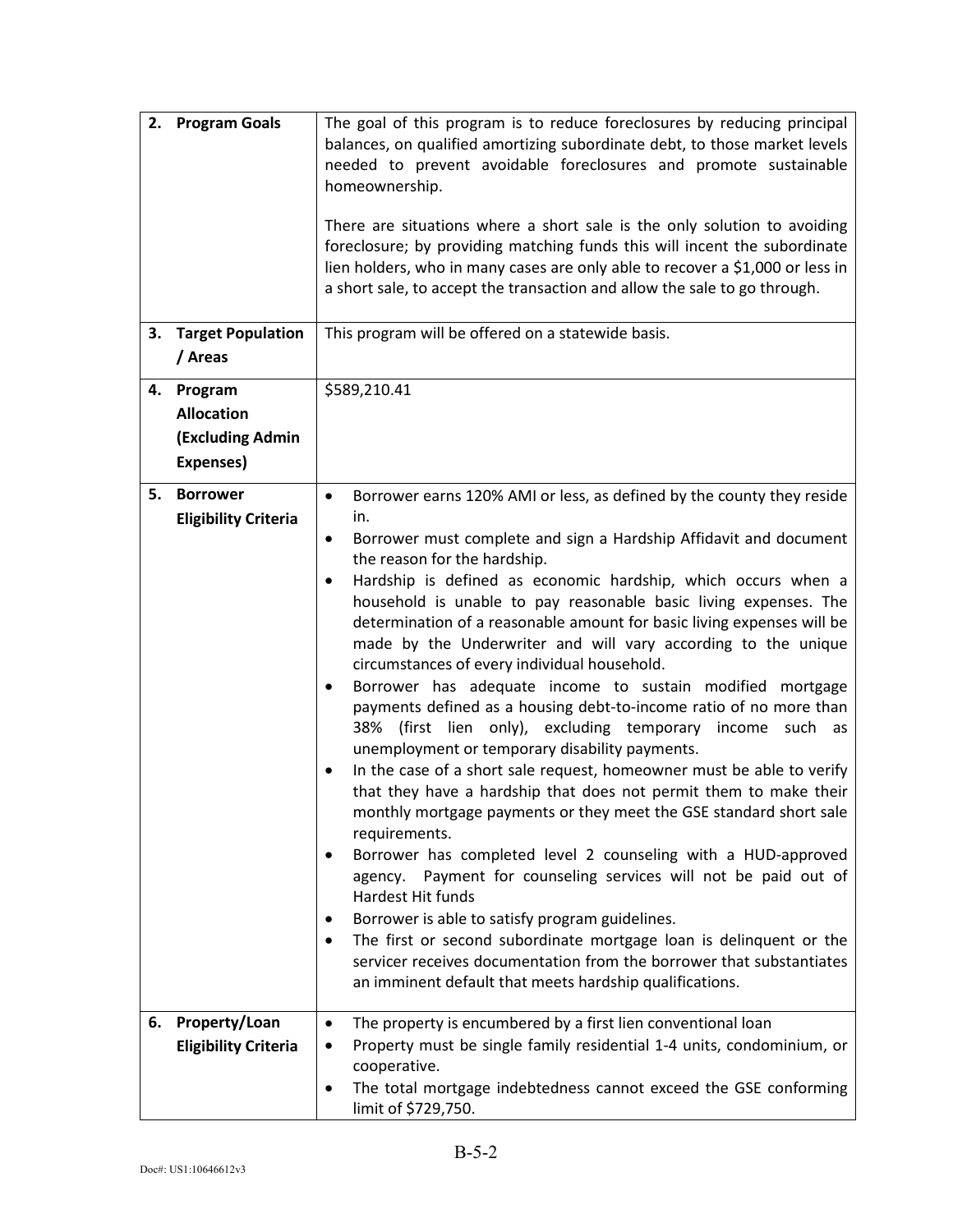|    |                                                                         | The property securing the mortgage loan must not be abandoned,<br>$\bullet$<br>vacant, condemned or in a serious state of disrepair.<br>The subject property is the borrower's principal residence and the<br>$\bullet$<br>property is located in California.<br>HELOCs with required monthly payments (amortized or interest only)<br>٠<br>may be considered. Documentation that these loans have been closed<br>and reconveyed if C2MPRP assistance is provided will be required.                                                                 |
|----|-------------------------------------------------------------------------|-----------------------------------------------------------------------------------------------------------------------------------------------------------------------------------------------------------------------------------------------------------------------------------------------------------------------------------------------------------------------------------------------------------------------------------------------------------------------------------------------------------------------------------------------------|
| 7. | Program<br><b>Exclusions</b>                                            | Borrower's property is subject to a foreclosure trustee sale (does not<br>$\bullet$<br>apply to short sale requests).<br>Hardship caused by voluntary resignation of employment.<br>٠<br>Second mortgages eligible for 2MP or 2LP.<br>$\bullet$<br>Borrower fails to satisfy underwriting guidelines.<br>$\bullet$<br>Homeowner in an "active" bankruptcy is ineligible for assistance<br>consideration. Homeowners who have previously filed bankruptcy are<br>eligible for consideration with proof of court order "Dismissal" or<br>"Discharge." |
| 8. | <b>Structure of</b><br><b>Assistance</b>                                | The assistance will not be structured as a loan since there will always be at<br>least a 40/60 match from the lender.                                                                                                                                                                                                                                                                                                                                                                                                                               |
| 9. | <b>Per Household</b>                                                    | The lower of 2 limiting guidelines:                                                                                                                                                                                                                                                                                                                                                                                                                                                                                                                 |
|    | <b>Assistance</b>                                                       | Maximum of \$50,000; or amount which, with the match, lowers CLTV to<br>107%.<br>It is expected that the average assistance will be approximately \$25,000.                                                                                                                                                                                                                                                                                                                                                                                         |
|    | 10. Duration of<br><b>Assistance</b>                                    | The assistance will be a onetime payment.                                                                                                                                                                                                                                                                                                                                                                                                                                                                                                           |
|    | 11. Estimated<br><b>Number of</b><br>Participating<br><b>Households</b> | Approximately 370.                                                                                                                                                                                                                                                                                                                                                                                                                                                                                                                                  |
|    | 12. Program<br>Inception/<br><b>Duration</b>                            | C2MPRP was launched September 2011 and was terminated on January<br>15, 2015.                                                                                                                                                                                                                                                                                                                                                                                                                                                                       |
|    | 13. Program<br>Interactions with<br><b>Other HFA</b><br><b>Programs</b> | C2MPRP cannot be utilized with other Keep Your Home California<br>programs except for the Unemployment Mortgage Assistance program.<br>Recipients of the C2MPRP program shall be notified in writing that their<br>participation in that program will disqualify them from participating in any<br>other Keep Your Home California program except the Unemployment<br>Mortgage Assistance Program.                                                                                                                                                  |
|    | 14. Program<br><b>Interactions with</b>                                 | C2MPRP complements and leverages HAMP $1st$ mortgage modifications<br>since reduction or elimination of the $2nd$ liens will enable many borrowers                                                                                                                                                                                                                                                                                                                                                                                                  |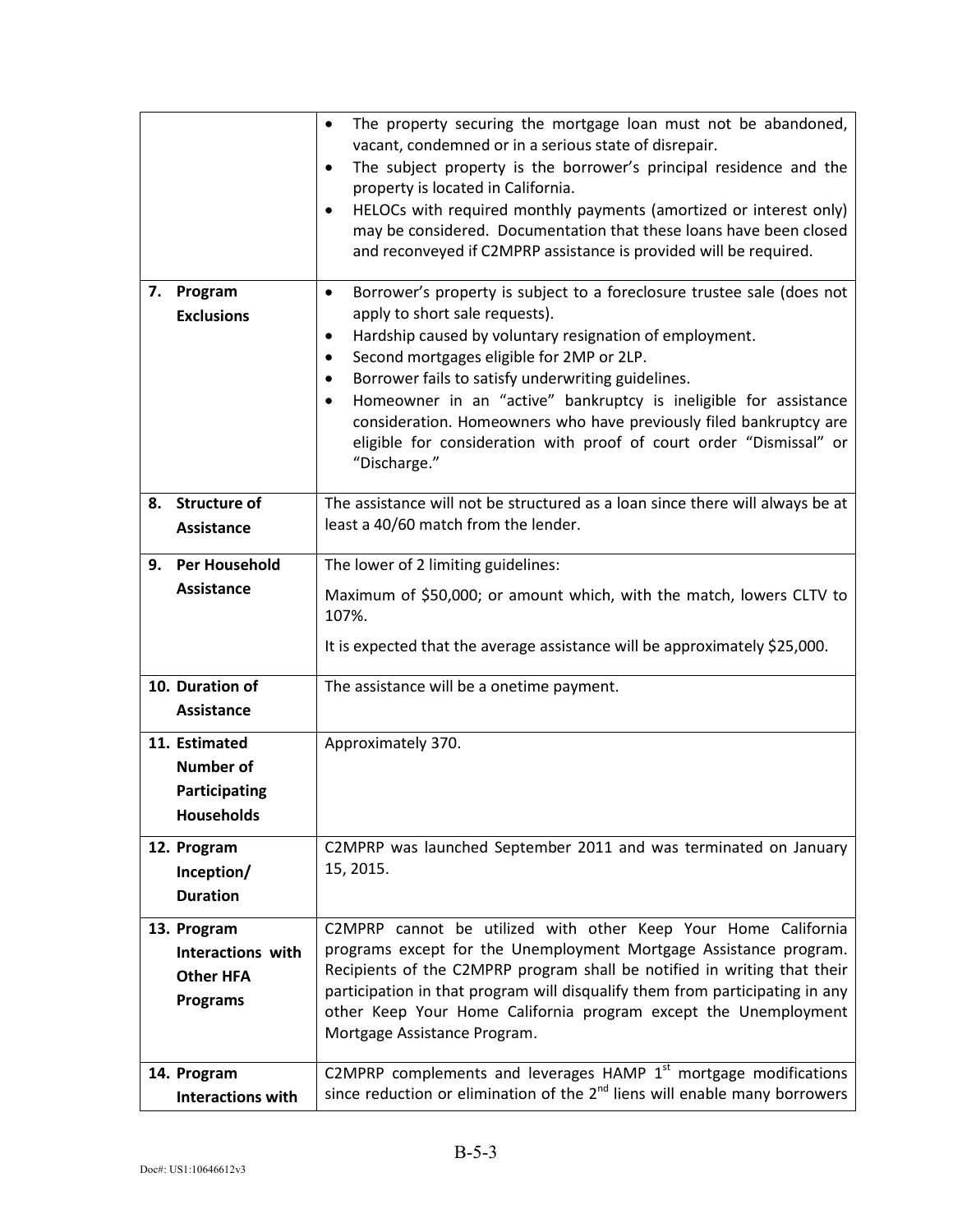| <b>HAMP</b>                                                                | to qualify for a HAMP modification.                                                                                                                                                                                                                                                                                                                                                               |
|----------------------------------------------------------------------------|---------------------------------------------------------------------------------------------------------------------------------------------------------------------------------------------------------------------------------------------------------------------------------------------------------------------------------------------------------------------------------------------------|
| 15. Program Leverage<br>with Other<br><b>Financial</b><br><b>Resources</b> | Participating lenders will be required to write down 60% of the overall<br>principal reduction (in the case of a short sale, lender will forgive debt up<br>to 60%) calculated and approved by C2MPRP Underwriting, and C2MPRP<br>shall pay the lender the remaining 40% as a subsidy. The lender will<br>provide modification of the Note to reflect 100% of the overall principal<br>reduction. |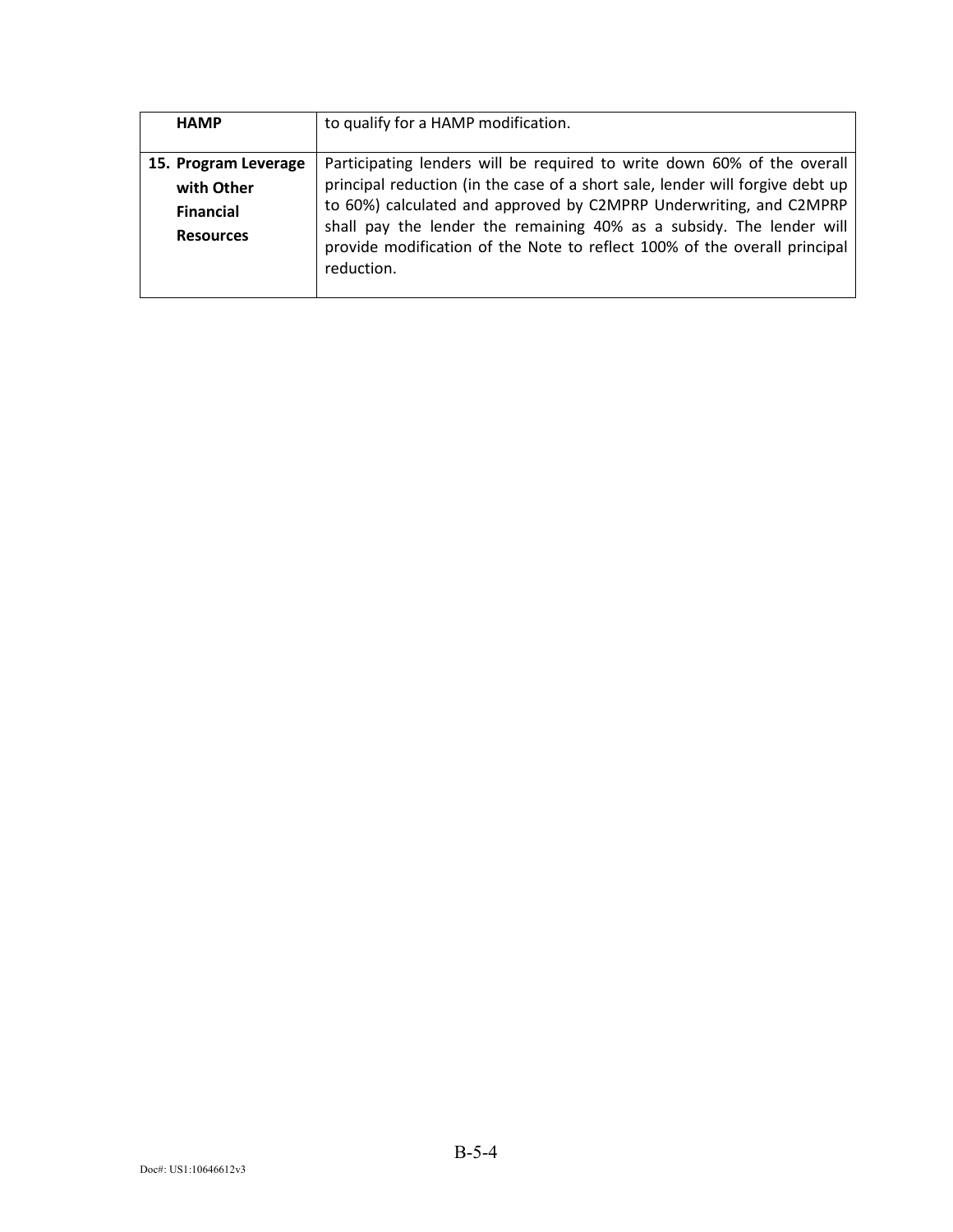**California Housing Finance Agency Mortgage Assistance Corporation ("CalHFA MAC")**

**Los Angeles Housing Department ("LAHD") Principal Reduction Program**

**Program was unfunded as of February 27, 2014.**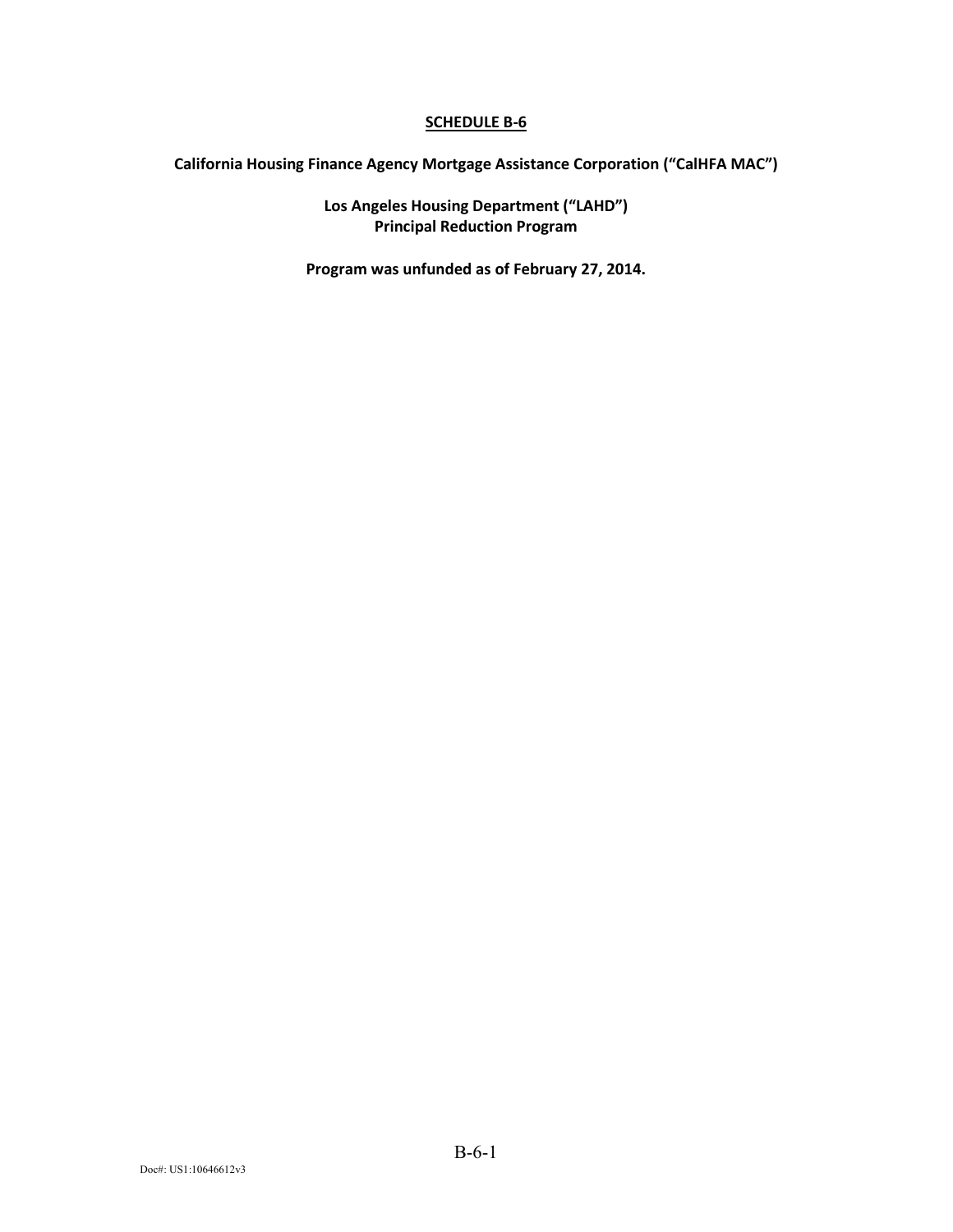**California Housing Finance Agency Mortgage Assistance Corporation ("CalHFA MAC")**

**NeighborWorks® Sacramento Short Sale Gateway Program**

**Program was unfunded as of September 20, 2013.**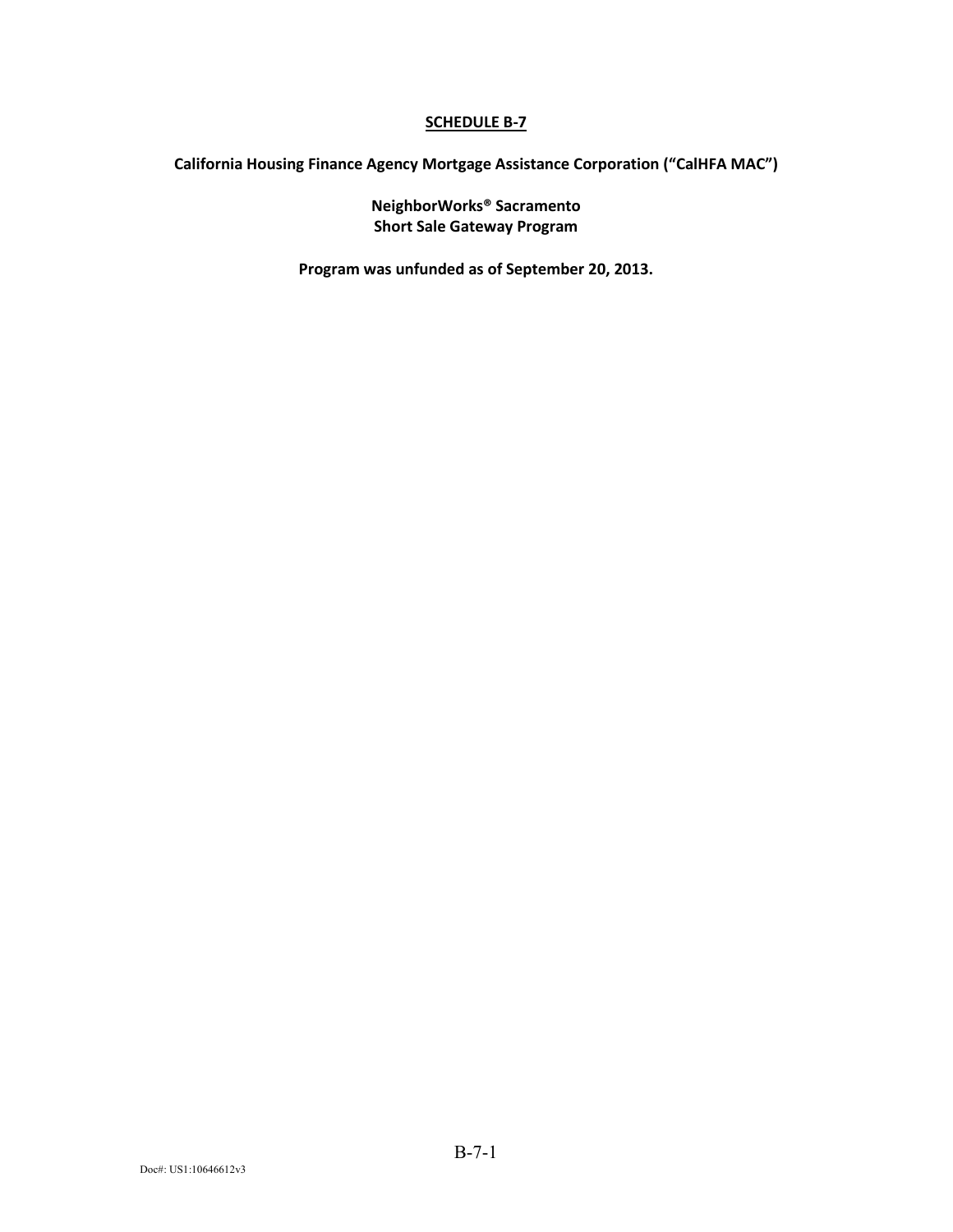#### **California Housing Finance Agency Mortgage Assistance Corporation ("CalHFA MAC")**

#### **Reverse Mortgage Assistance Pilot Program**

| 1. Program Overview                                                       | The Reverse Mortgage Assistance Pilot Program ("RevMAP") is one of<br>CalHFA MAC's federally-funded programs developed to provide<br>assistance to senior homeowners who are in danger of losing their<br>home to foreclosure due to their inability to pay the required property<br>expenses associated with their Federal Housing Administration ("FHA")<br>Home Equity Conversion Mortgage ("HECM") loan.<br>CalHFA MAC will use HHF funds to provide an up-front, forgivable loan<br>to eligible homeowners to be used to (i) reinstate past due amounts<br>(property taxes, homeowner's insurance, homeowner's association<br>dues or assessments, and other CalHFA MAC-approved property-related<br>expenses, collectively referred to as "Property Expenses") that were<br>paid on their behalf by their mortgage loan servicer for the payment of<br>Property Expenses, and (ii) provide an advance of Property Expenses for<br>up to an additional twelve (12) months to enable the homeowner to |
|---------------------------------------------------------------------------|-----------------------------------------------------------------------------------------------------------------------------------------------------------------------------------------------------------------------------------------------------------------------------------------------------------------------------------------------------------------------------------------------------------------------------------------------------------------------------------------------------------------------------------------------------------------------------------------------------------------------------------------------------------------------------------------------------------------------------------------------------------------------------------------------------------------------------------------------------------------------------------------------------------------------------------------------------------------------------------------------------------|
|                                                                           | recover from their hardship.                                                                                                                                                                                                                                                                                                                                                                                                                                                                                                                                                                                                                                                                                                                                                                                                                                                                                                                                                                              |
| 2. Program Goals                                                          | The goal of RevMAP is to prevent avoidable foreclosures by helping<br>senior homeowners remain in their homes by helping them pay their<br>required Property Expenses associated with their FHA HECM.                                                                                                                                                                                                                                                                                                                                                                                                                                                                                                                                                                                                                                                                                                                                                                                                     |
| 3. Target<br><b>Population/Areas</b>                                      | RevMAP is designed to target low-to-moderate income senior<br>homeowners with HECM's who have suffered an involuntary financial<br>hardship that has resulted in their inability to pay the required Property<br>Expenses associated with their loan.                                                                                                                                                                                                                                                                                                                                                                                                                                                                                                                                                                                                                                                                                                                                                     |
| 4. Program<br><b>Allocation (Excluding</b><br>Administrative<br>Expenses) | \$10,000,000.00                                                                                                                                                                                                                                                                                                                                                                                                                                                                                                                                                                                                                                                                                                                                                                                                                                                                                                                                                                                           |
| 5. Borrower<br><b>Eligibility Criteria</b>                                | Homeowner qualifies as low-to-moderate income based on per-<br>household income thresholds set forth in the county in which the<br>homeowner resides. Income thresholds are as posted on the Keep<br>Your Home California website.<br>Homeowner must complete and sign a Hardship Affidavit/3rd Party<br>Authorization to document the reason for the hardship.<br>Homeowners who have recently encountered a financial hardship<br>as described in the program guidelines must show a reasonable<br>likelihood of recovering from the hardship sufficient to sustain the<br>Property Expenses on a go-forward basis, as described in the                                                                                                                                                                                                                                                                                                                                                                 |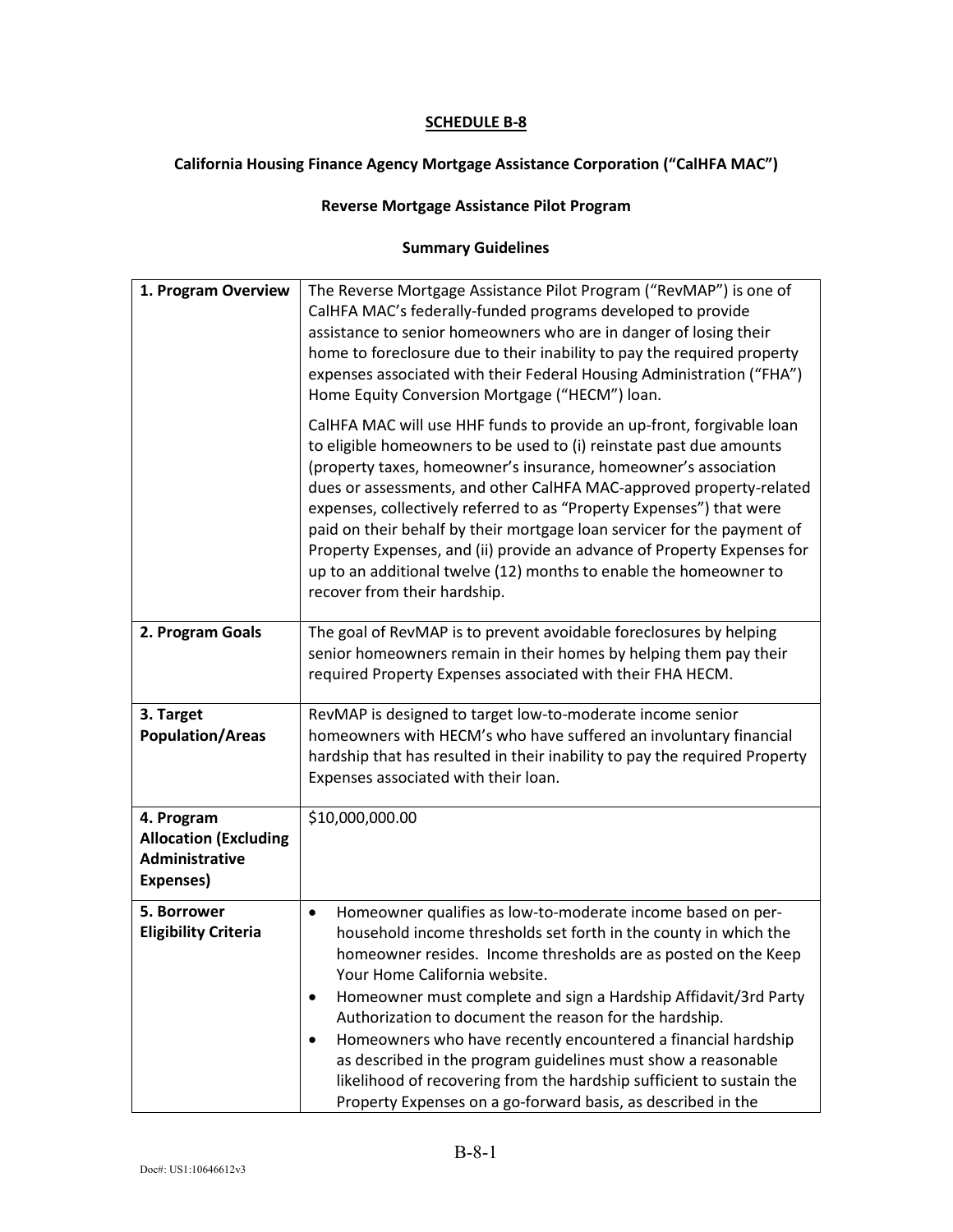|                                                 | program guidelines.<br>Homeowner agrees to provide all necessary documentation to<br>٠<br>satisfy program guidelines within the timeframes established by<br>CalHFA MAC.<br>Reverse mortgage Property Expenses are delinquent as<br>substantiated by homeowner's hardship documentation. The<br>delinquent Property Expenses, including the total amount required<br>to advance such expenses for one 12-month period, will be verified<br>with the servicer.<br>General program eligibility is determined by CalHFA MAC based on<br>٠<br>information received from the HUD-approved HECM foreclosure<br>prevention counseling agency, homeowner and servicer. Program-<br>specific eligibility is determined by CalHFA MAC on a first-come,<br>first-approved basis until program funds and funding reserves have<br>been exhausted. Loan servicer will implement the HHF program |
|-------------------------------------------------|------------------------------------------------------------------------------------------------------------------------------------------------------------------------------------------------------------------------------------------------------------------------------------------------------------------------------------------------------------------------------------------------------------------------------------------------------------------------------------------------------------------------------------------------------------------------------------------------------------------------------------------------------------------------------------------------------------------------------------------------------------------------------------------------------------------------------------------------------------------------------------|
|                                                 | based on participation agreement terms and conditions.                                                                                                                                                                                                                                                                                                                                                                                                                                                                                                                                                                                                                                                                                                                                                                                                                             |
| 6. Property/Loan<br><b>Eligibility Criteria</b> | Property must be the homeowner's principal residence, located in<br>$\bullet$<br>California.<br>Property securing the loan must not be abandoned, vacant or<br>٠<br>condemned.<br>The property must be currently subject to an FHA HECM reverse<br>$\bullet$<br>mortgage. Mobile homes are eligible if they are permanently affixed<br>to the real property that is secured by the first lien.<br>Homeowner's reverse mortgage must be serviced by a HUD-<br>٠<br>approved HECM servicer or a regulated financial institution.<br>Current, mortgage balance of the HECM reverse mortgage is not<br>٠<br>greater than \$625,500.                                                                                                                                                                                                                                                    |
| 7. Program<br><b>Exclusions</b>                 | Homeowner has a subordinate lien that is in foreclosure as<br>$\bullet$<br>evidenced by a recorded NOD or Notice of Trustee's Sale ("NOS").<br>Homeowner is in an active bankruptcy. Homeowners who have<br>٠<br>previously filed bankruptcy are eligible for consideration only with<br>proof of "Dismissal" or "Discharge".                                                                                                                                                                                                                                                                                                                                                                                                                                                                                                                                                      |
| 8. Structure of<br><b>Assistance</b>            | CalHFA MAC will structure the assistance as a non-recourse, non-<br>interest bearing subordinate loan in favor of the Eligible Entity (CalHFA<br>MAC) secured by a junior lien recorded against the property in the<br>amount of the assistance.                                                                                                                                                                                                                                                                                                                                                                                                                                                                                                                                                                                                                                   |
|                                                 | At the conclusion of (2) two years, the subordinate loan will be released.<br>Loan funds will only be repaid to Eligible Entity (CalHFA MAC) in the<br>event of a sale or a refinance that includes cash out and there are equity<br>proceeds available prior to forgiveness. Recovered funds will be<br>recycled in order to provide additional program assistance in<br>accordance with the Agreement.                                                                                                                                                                                                                                                                                                                                                                                                                                                                           |
| 9. Per Household                                | Up to \$25,000 per household in total (average funding of \$12,000) to (i)                                                                                                                                                                                                                                                                                                                                                                                                                                                                                                                                                                                                                                                                                                                                                                                                         |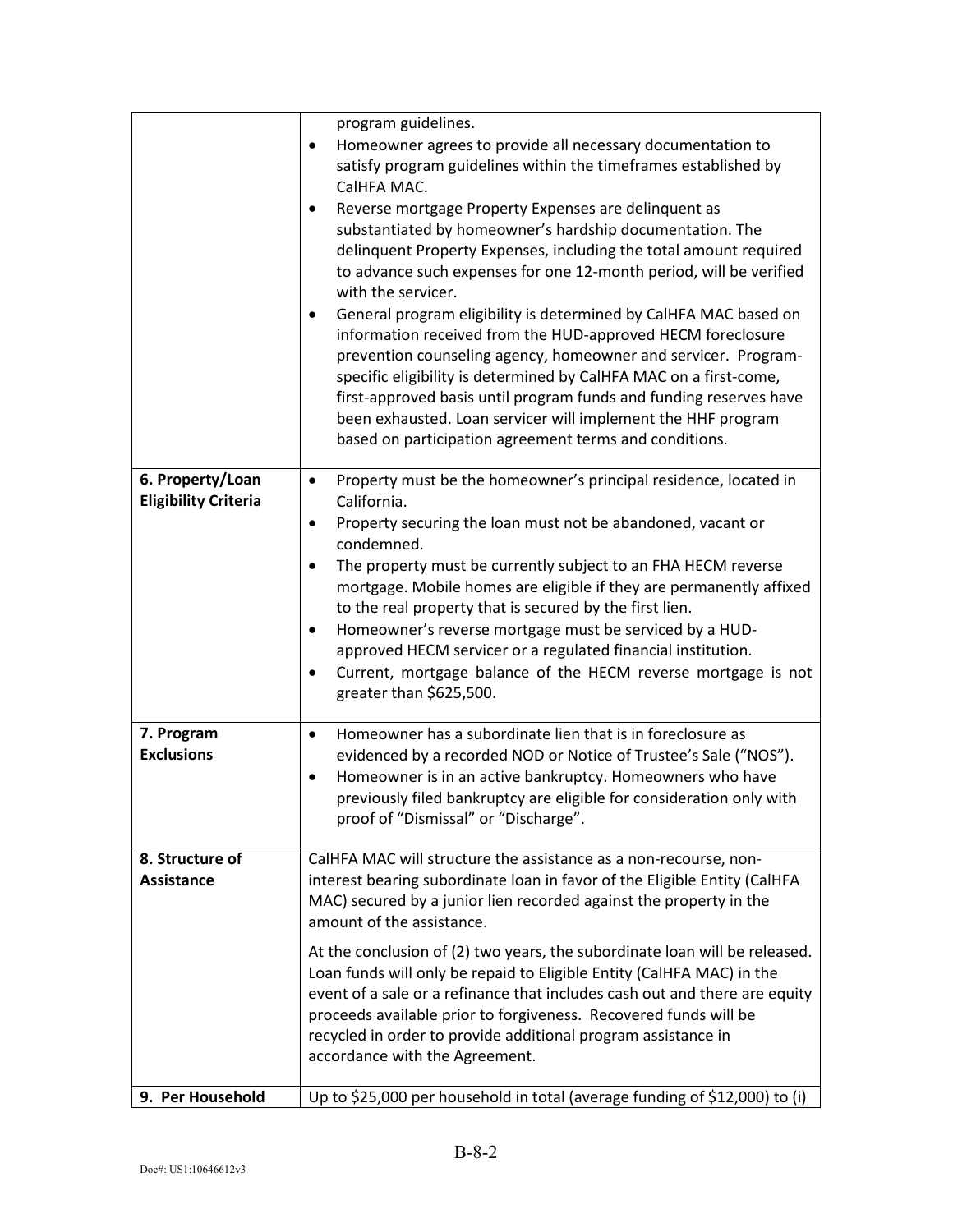| <b>Assistance</b>                                                                      | repay the delinguent amounts advanced on the borrower's behalf by<br>their mortgage loan servicer for the payment of Property Expenses and<br>(ii) pay estimated Property Expenses for up to twelve (12) months in<br>advance. In all cases, subject to the HHF program household maximum<br>benefit cap of \$100,000 with respect to monies previously received<br>under other HHF programs, if any.                                                                                                                                                                                  |
|----------------------------------------------------------------------------------------|----------------------------------------------------------------------------------------------------------------------------------------------------------------------------------------------------------------------------------------------------------------------------------------------------------------------------------------------------------------------------------------------------------------------------------------------------------------------------------------------------------------------------------------------------------------------------------------|
| 10. Duration of<br><b>Assistance</b>                                                   | Available on a one-time only basis, per household.                                                                                                                                                                                                                                                                                                                                                                                                                                                                                                                                     |
| 11. Estimated<br><b>Number of</b><br>Participating<br><b>Households</b>                | Approximately 830. This figure is based on an average funding of<br>\$12,000.                                                                                                                                                                                                                                                                                                                                                                                                                                                                                                          |
| 12. Program<br><b>Inception/Duration</b>                                               | The statewide launch of RevMAP was January 2015 and it will continue<br>until December 31, 2020 or until funding is fully reserved.                                                                                                                                                                                                                                                                                                                                                                                                                                                    |
| 13. Program<br><b>Interactions with</b><br>Other Programs (e.g.<br>other HFA programs) | Homeowners who are found ineligible for the RevMAP are eligible for<br>consideration for TAP benefit assistance.                                                                                                                                                                                                                                                                                                                                                                                                                                                                       |
| 14. Program<br><b>Interactions with</b><br><b>HAMP</b>                                 | None.                                                                                                                                                                                                                                                                                                                                                                                                                                                                                                                                                                                  |
| 15. Program<br>Leverage with Other<br><b>Financial Resources</b>                       | CalHFA MAC is partnering with the Fannie Mae, the National Council on<br>Aging, loan servicers and HUD-approved HECM foreclosure prevention<br>counseling agencies to coordinate reinstatement of the homeowner's<br>loan. Specifically, senior homeowners will be screened for eligibility for<br>other forms of assistance that free up income that can be used to pay<br>future Property Expenses. This "benefits check-up" will show whether<br>there is a reasonable likelihood that the senior homeowners will be able<br>to afford their Property Expenses on an ongoing basis. |